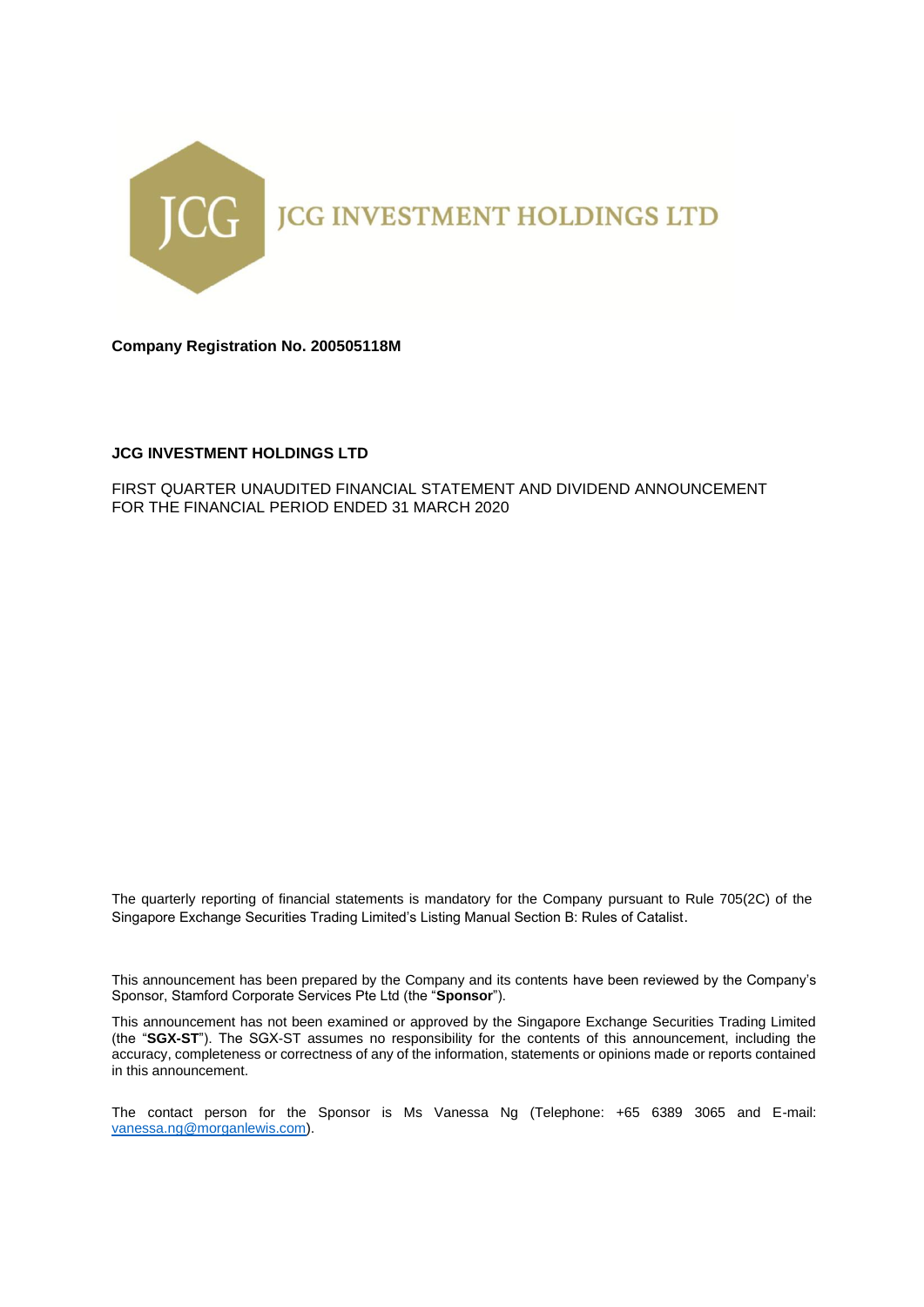## **PART I - INFORMATION REQUIRED FOR ANNOUNCEMENTS OF QUARTERLY (Q1, Q2 & Q3), HALF-YEAR AND FULL YEAR RESULTS**

**1(a)(i) An income statement and statement of comprehensive income, or a statement of comprehensive income (for the group) together with a comparative statement for the corresponding period of the immediately preceding financial year**

|                                                                                               | Group<br>3 months ended                   |                                           |                         |
|-----------------------------------------------------------------------------------------------|-------------------------------------------|-------------------------------------------|-------------------------|
|                                                                                               | 31.03.2020<br><b>Unaudited</b><br>S\$'000 | 31.03.2019<br><b>Unaudited</b><br>S\$'000 | Increase/<br>(Decrease) |
| Revenue                                                                                       | 1,715                                     | 81                                        | 2017%                   |
| <b>Cost of Sales</b>                                                                          | (1,006)                                   | (11)                                      | 9045%                   |
| <b>Gross Profit</b>                                                                           | 709                                       | 70                                        | 913%                    |
| <b>Gross Profit Margin</b>                                                                    | 41%                                       | 86%                                       |                         |
| Other income                                                                                  | 57                                        |                                           | 100%                    |
| Selling and distribution expenses                                                             | (119)                                     | (16)                                      | 644%                    |
| Administrative expenses                                                                       | (2,007)                                   | (839)                                     | 139%                    |
| Finance expenses                                                                              | (47)                                      | (180)                                     | (74%)                   |
| Loss for the financial period before income<br>tax                                            |                                           |                                           | 46%                     |
|                                                                                               | (1,407)<br>52                             | (965)                                     | 100%                    |
| Income tax expense                                                                            |                                           |                                           | 40%                     |
| <b>Net loss</b>                                                                               | (1, 355)                                  | (965)                                     |                         |
| Other comprehensive loss:<br>Item that may be reclassified subsequently<br>to profit or loss: |                                           |                                           |                         |
| Currency translation differences arising from<br>consolidation income                         | 14                                        | 38                                        | (63%)                   |
| Other comprehensive income, net of tax                                                        | 14                                        | 38                                        | (63%)                   |
| <b>Total comprehensive loss</b>                                                               | (1, 341)                                  | (927)                                     | 45%                     |
|                                                                                               |                                           |                                           |                         |
| Loss attributable to:                                                                         |                                           |                                           |                         |
| Equity holders of the Company                                                                 | (1,004)                                   | (944)                                     | 6%                      |
| Non-controlling interests                                                                     | (351)                                     | (21)                                      | 1571%                   |
| Net loss for the financial period                                                             | (1, 355)                                  | (965)                                     | 40%                     |
|                                                                                               |                                           |                                           |                         |
| Loss attributable to:                                                                         |                                           |                                           |                         |
| Equity holders of the Company                                                                 | (990)                                     | (912)                                     | 9%                      |
| Non-controlling interests                                                                     | (351)                                     | (15)                                      | 2240%                   |
| Total comprehensive loss for the financial                                                    |                                           |                                           |                         |
| period                                                                                        | (1, 341)                                  | (927)                                     | 45%                     |
|                                                                                               |                                           |                                           |                         |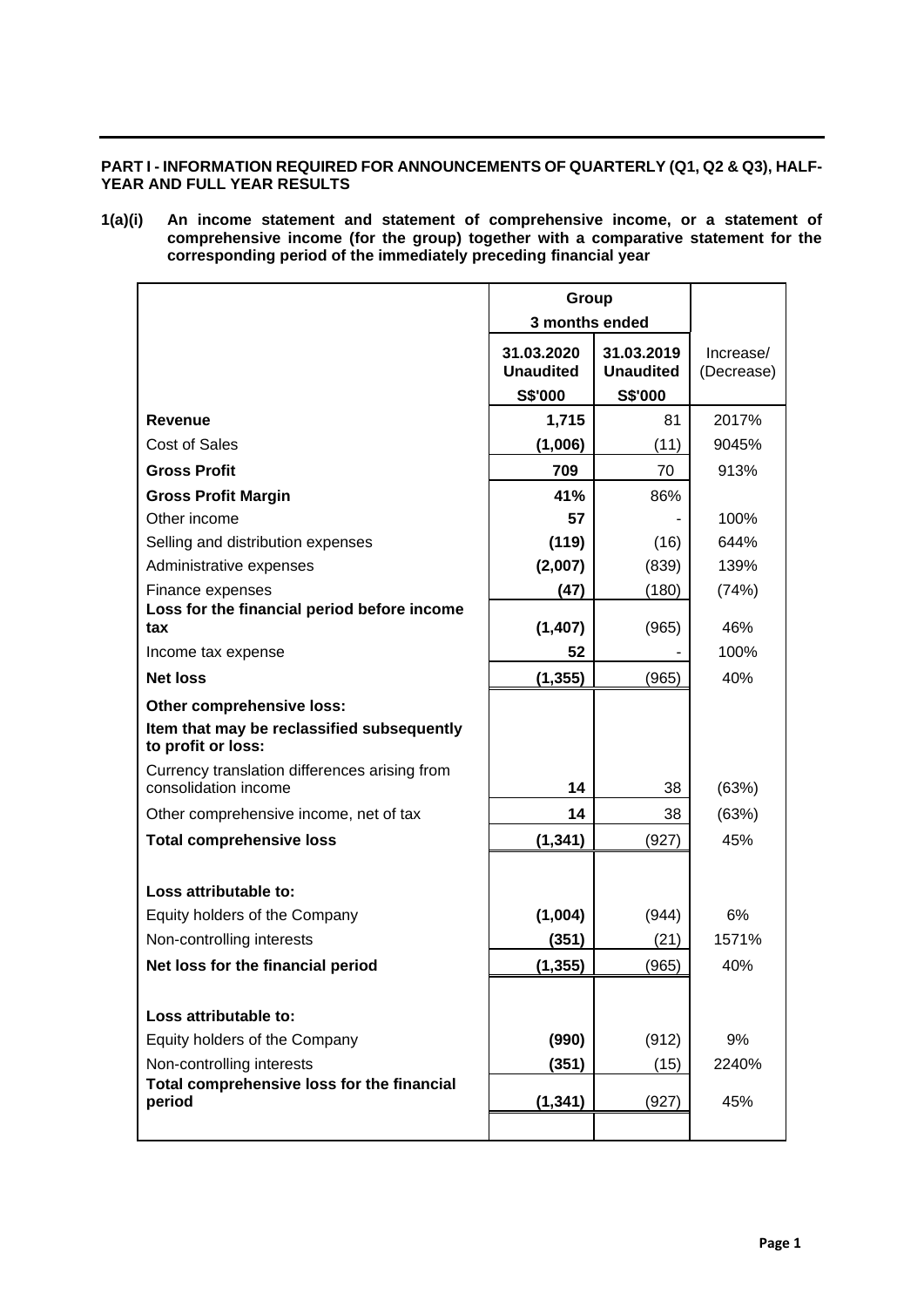|  | <b>Notes to Consolidated Statement of Comprehensive Income</b> |  |
|--|----------------------------------------------------------------|--|
|  |                                                                |  |

|                                                  |                                | Group<br>3 months ended        |                         |  |
|--------------------------------------------------|--------------------------------|--------------------------------|-------------------------|--|
|                                                  | 31.03.2020<br><b>Unaudited</b> | 31.03.2019<br><b>Unaudited</b> | Increase/<br>(Decrease) |  |
|                                                  | <b>S\$'000</b>                 | S\$'000                        |                         |  |
| Interest expense on borrowings                   | (18)                           | (29)                           | (38%)                   |  |
| Interest expense on lease                        | (29)                           |                                | 100%                    |  |
| Amortisation of intangible assets                | (118)                          |                                | 100%                    |  |
| Depreciation of property, plant and<br>equipment | (351)                          | (9)                            | 3800%                   |  |
| Rental income                                    | 9                              |                                | 100%                    |  |
| Fixed deposit interest income                    | 4                              |                                | 100%                    |  |
| Unwinding of imputed interest                    |                                | (151)                          | $(100\%)$               |  |
| Foreign exchange loss                            | (2)                            | (5)                            | (60%)                   |  |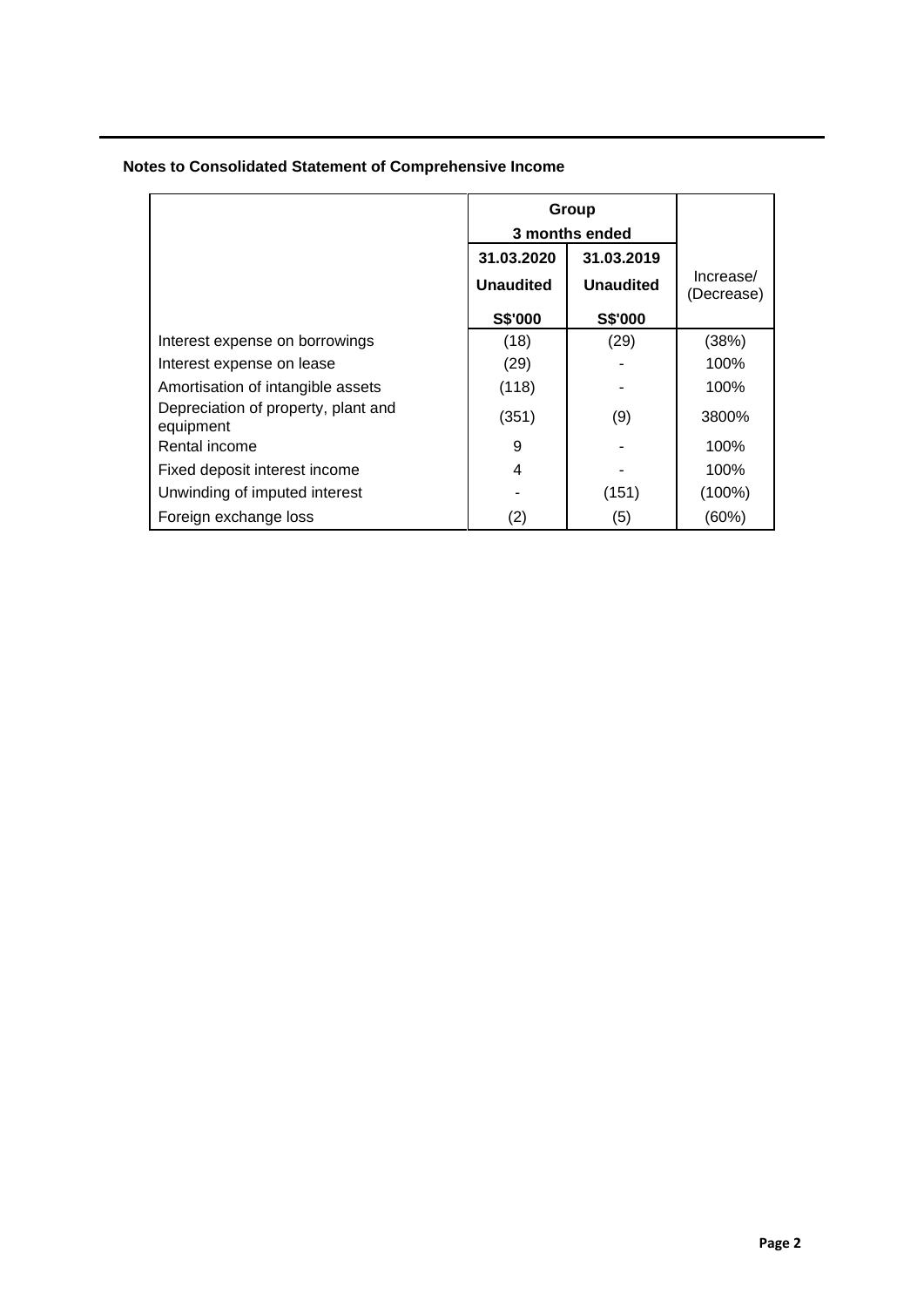# **1(b)(i) A statement of financial position (for the issuer and group), together with a comparative statement as at the end of the immediately preceding financial year**

|                                                                       | Group                                              |                                                  | Company                                            |                                                  |
|-----------------------------------------------------------------------|----------------------------------------------------|--------------------------------------------------|----------------------------------------------------|--------------------------------------------------|
|                                                                       | As at<br>31.03.2020<br><b>Unaudited</b><br>S\$'000 | As at<br>31.12.2019<br><b>Audited</b><br>S\$'000 | As at<br>31.03.2020<br><b>Unaudited</b><br>S\$'000 | As at<br>31.12.2019<br><b>Audited</b><br>S\$'000 |
| <b>ASSETS</b>                                                         |                                                    |                                                  |                                                    |                                                  |
| <b>Current assets</b>                                                 |                                                    |                                                  |                                                    |                                                  |
| Cash and cash equivalents                                             | 1,463                                              | 1,354                                            | 280                                                | 114                                              |
| Trade and other receivables                                           | 1,796                                              | 1,945                                            | 521                                                | 289                                              |
| Inventories                                                           | 497                                                | 538                                              |                                                    |                                                  |
| Total current assets                                                  | 3,756                                              | 3,837                                            | 801                                                | 403                                              |
| <b>Non-current assets</b>                                             |                                                    |                                                  |                                                    |                                                  |
| Investment in subsidiary corporations                                 |                                                    |                                                  | 7,203                                              | 7,203                                            |
| Property, plant and equipment                                         | 6,200                                              | 6,781                                            | 277                                                | 316                                              |
| Intangible assets                                                     | 5,539                                              | 5,657                                            |                                                    |                                                  |
| Total non-current assets                                              | 11,739                                             | 12,438                                           | 7,480                                              | 7,519                                            |
| <b>Total assets</b>                                                   | 15,495                                             | 16,275                                           | 8,281                                              | 7,922                                            |
| <b>LIABILITIES AND EQUITY</b>                                         |                                                    |                                                  |                                                    |                                                  |
| <b>Current liabilities</b>                                            |                                                    |                                                  |                                                    |                                                  |
| Trade and other payables                                              | 3,234                                              | 2,767                                            | 956                                                | 900                                              |
| <b>Borrowings</b>                                                     | 1,057                                              | 1,020                                            | 450                                                | 450                                              |
| Lease liabilities (office and medical centre)                         | 722                                                | 793                                              | 157                                                | 124                                              |
| Current income tax liabilities                                        | 18                                                 | 128                                              |                                                    |                                                  |
| <b>Total current liabilities</b>                                      | 5,031                                              | 4,708                                            | 1,563                                              | 1,474                                            |
| <b>Non-current liabilities</b>                                        |                                                    |                                                  |                                                    |                                                  |
| <b>Borrowings</b>                                                     | 82                                                 | 103                                              |                                                    |                                                  |
| Lease liabilities (office and medical centre)                         | 1,835                                              | 2,251                                            | 124                                                | 188                                              |
| Trade and other payables                                              | 90                                                 | 180                                              | 90                                                 | 180                                              |
| Deferred income tax liabilities                                       | 653                                                | 688                                              |                                                    |                                                  |
|                                                                       | 2,660                                              | 3,222                                            | 214                                                | 368                                              |
| <b>Total liabilities</b>                                              | 7,691                                              | 7,930                                            | 1,777                                              | 1,842                                            |
| <b>Net assets</b>                                                     | 7,804                                              | 8,345                                            | 6,504                                              | 6,080                                            |
|                                                                       |                                                    |                                                  |                                                    |                                                  |
| Capital and reserves attributable to<br>equity holders of the Company |                                                    |                                                  |                                                    |                                                  |
| Share capital                                                         | 68,260                                             | 67,460                                           | 68,260                                             | 67,460                                           |
| Other reserves                                                        | 5,259                                              | 5,245                                            | 5,261                                              | 5,261                                            |
| <b>Accumulated losses</b>                                             | (66, 945)                                          | (65, 941)                                        | (67, 017)                                          | (66, 641)                                        |
| Share capital and reserves                                            | 6,574                                              | 6,764                                            | 6,504                                              | 6,080                                            |
| Non-controlling interests                                             | 1,230                                              | 1,581                                            |                                                    |                                                  |
| <b>Total equity</b>                                                   | 7,804                                              | 8,345                                            | 6,504                                              | 6,080                                            |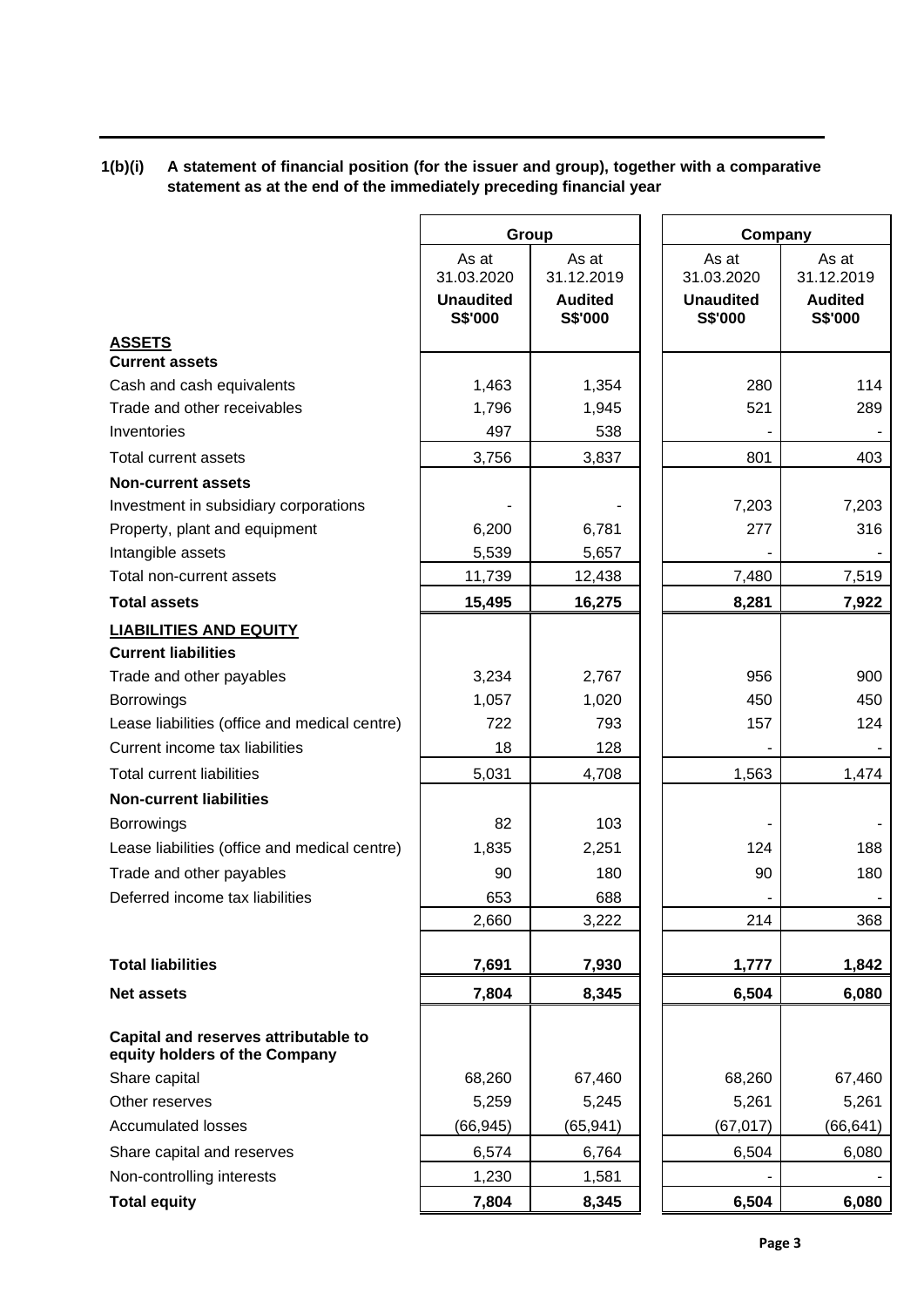## **1(b)(ii) Aggregate amount of group's borrowings and debt securities**

|                                                                      |                                                          | As at 31.03.2020<br><b>Unaudited</b> | As at 31.12.2019          | <b>Audited</b>              |
|----------------------------------------------------------------------|----------------------------------------------------------|--------------------------------------|---------------------------|-----------------------------|
|                                                                      | <b>Unsecured</b><br><b>Secured</b><br>S\$'000<br>S\$'000 |                                      | <b>Secured</b><br>S\$'000 | <b>Unsecured</b><br>S\$'000 |
| (i) Finance leases (a)<br>(ii) Bank loan<br>(iii) Bank overdraft (b) | 19<br>۰<br>954                                           | ۰<br>84                              | 21<br>۰<br>901            | 16<br>82<br>۰               |

## **Amount repayable in one year or less, or on demand**

## **Amount repayable after one year**

|                                            |                                                          | As at 31.03.2020<br><b>Unaudited</b> | As at 31.12.2019<br><b>Audited</b> |                             |  |
|--------------------------------------------|----------------------------------------------------------|--------------------------------------|------------------------------------|-----------------------------|--|
|                                            | <b>Unsecured</b><br><b>Secured</b><br>S\$'000<br>S\$'000 |                                      | <b>Secured</b><br>S\$'000          | <b>Unsecured</b><br>S\$'000 |  |
| (i) Finance leases $(a)$                   | ۰                                                        | -                                    |                                    | -                           |  |
| (ii) Bank loan<br>(iii) Bank overdraft (b) | ۰<br>۰                                                   | 82<br>۰                              |                                    | 103<br>٠                    |  |

## **Details of any collateral**

- (a) Finance leases are secured by the motor vehicle acquired under the lease arrangement.
- (b) Bank overdraft is secured by a debenture of fixed and floated charge over the assets of a subsidiary corporation and jointly and severally guarantee by certain directors of the Company. The bank overdraft is repayable on demand.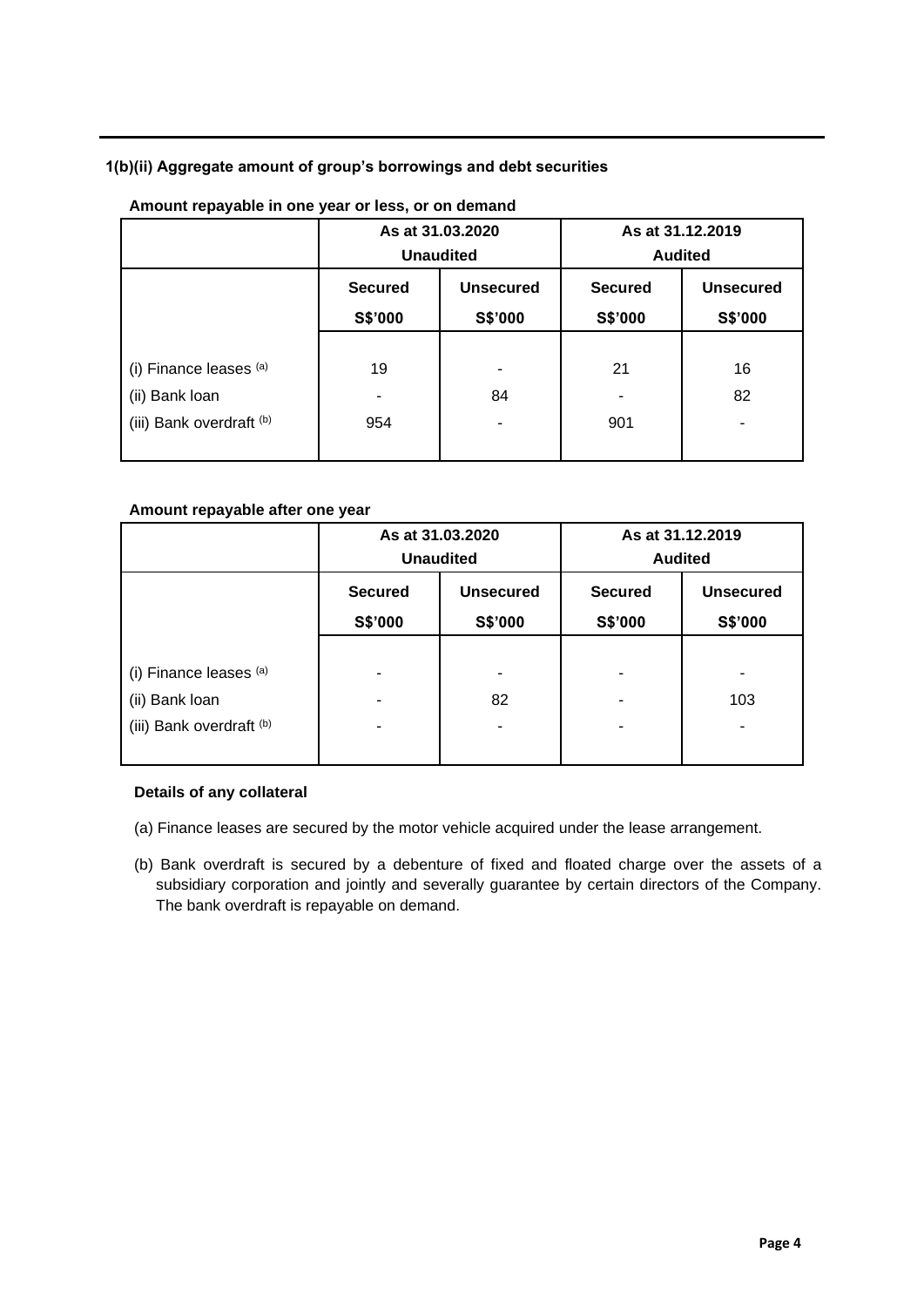| 1(c) | A statement of cash flows (for the group), together with a comparative statement for the |
|------|------------------------------------------------------------------------------------------|
|      | corresponding period of the immediately preceding financial year                         |

|                                                          | Group            |                  |  |
|----------------------------------------------------------|------------------|------------------|--|
|                                                          | 3 months ended   |                  |  |
|                                                          | 31.03.2020       | 31.03.2019       |  |
|                                                          | <b>Unaudited</b> | <b>Unaudited</b> |  |
|                                                          | S\$'000          | <b>S\$'000</b>   |  |
| Net loss                                                 | (1,355)          | (965)            |  |
| Cash flows from operating activities                     |                  |                  |  |
| <b>Adjustment for:</b>                                   |                  |                  |  |
| Income tax credit                                        | (52)             |                  |  |
| Depreciation of property, plant and equipment            | 351              | 9                |  |
| Amortisation of intangible assets                        | 118              |                  |  |
| Gain due to modification of lease                        | (27)             |                  |  |
| Unwinding of imputed interest                            |                  | 151              |  |
| Unrealised currency translation gain                     | 5                | 39               |  |
| Interest income                                          |                  |                  |  |
| Interest expense                                         | 47               | 29               |  |
| Operating cash flows before movements in working capital | (913)            | (737)            |  |
| Trade and other receivables                              | 149              | 64               |  |
| Inventories                                              | 41               |                  |  |
| Trade and other payables                                 | 376              | 408              |  |
| Cash used in operations                                  | (347)            | (265)            |  |
| Income tax paid                                          | (93)             |                  |  |
| Net cash used in operating activities                    | (440)            | (265)            |  |
| Cash flow used in investing activities                   |                  |                  |  |
| Purchase of property, plant and equipment                | (17)             | (35)             |  |
| Net cash used in investing activities                    | (17)             | (35)             |  |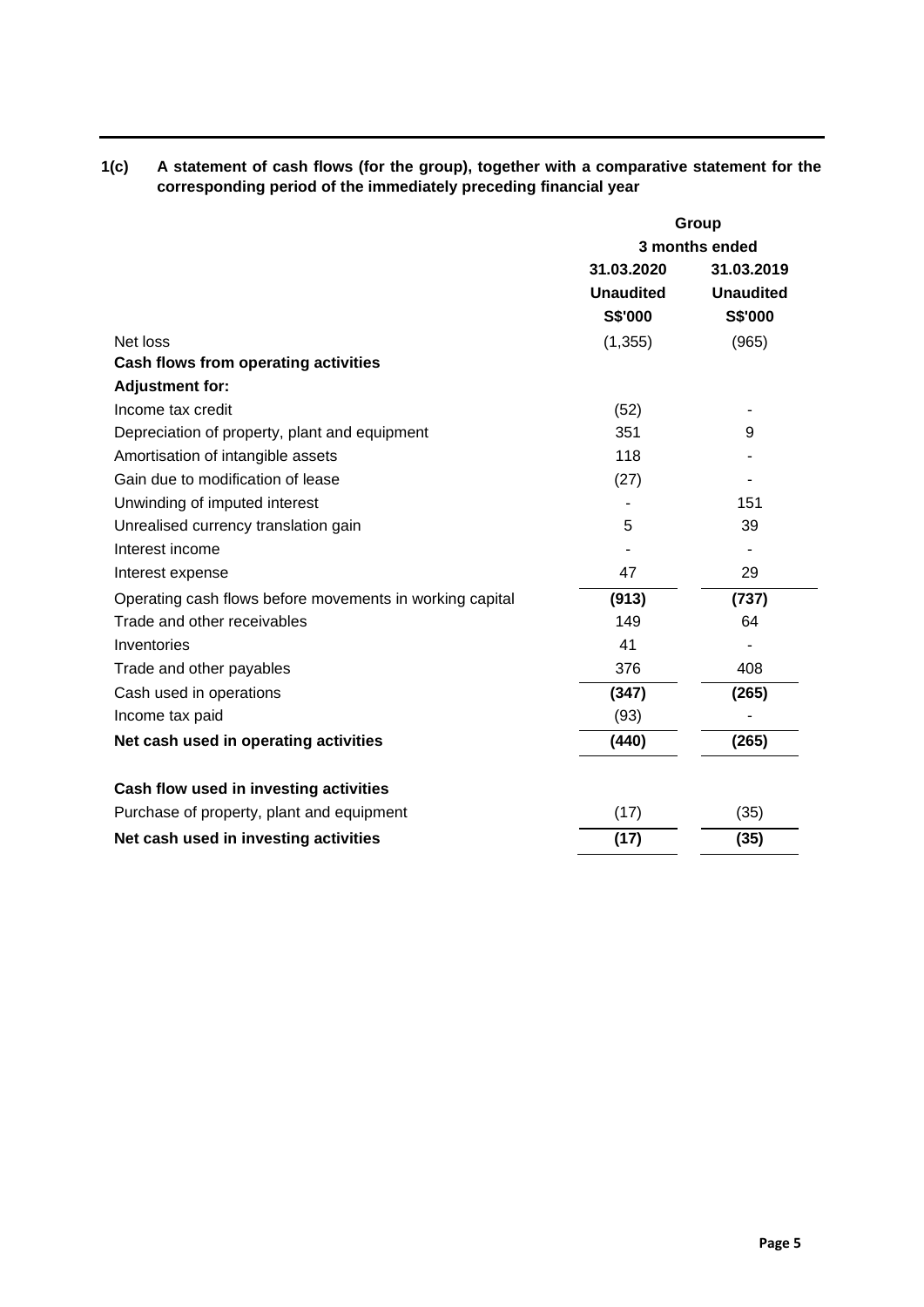|                                                                       | Group            |                  |  |  |
|-----------------------------------------------------------------------|------------------|------------------|--|--|
|                                                                       | 3 months ended   |                  |  |  |
|                                                                       | 31.03.2020       | 31.03.2019       |  |  |
|                                                                       | <b>Unaudited</b> | <b>Unaudited</b> |  |  |
|                                                                       | S\$'000          | S\$'000          |  |  |
| <b>Cash flows from financing activities</b>                           |                  |                  |  |  |
| Proceeds from issuance of new shares                                  | 800              | 4,000            |  |  |
| Proceeds from conversion of warrants                                  |                  | 8                |  |  |
| Repayment of lease liabilities                                        | (231)            |                  |  |  |
| Repayment of finance lease                                            | (18)             |                  |  |  |
| Repayment of borrowings                                               | (20)             | (3, 493)         |  |  |
| Interest paid                                                         | (18)             | (29)             |  |  |
| Net cash generated from financing activities                          | 513              | 486              |  |  |
| Net increase in cash and cash equivalents                             | 56               | 186              |  |  |
| Cash and cash equivalents at the beginning of the financial<br>period | (297)            | 1,613            |  |  |
| Effect of currency translation on cash and cash equivalents           |                  |                  |  |  |
| End of the financial period                                           | (241)            | 1,799            |  |  |

Represented by:

|                                                                    |                                                  | Group                                            |
|--------------------------------------------------------------------|--------------------------------------------------|--------------------------------------------------|
|                                                                    | 3 months ended                                   |                                                  |
|                                                                    | 31.03.2020<br><b>Unaudited</b><br><b>S\$'000</b> | 31.03.2019<br><b>Unaudited</b><br><b>S\$'000</b> |
| Cash at bank and on hand                                           | 1.463                                            | 1,799                                            |
| Less: bank deposits pledged                                        | (750)                                            |                                                  |
| Less: bank overdrafts                                              | (954)                                            |                                                  |
| Cash and cash equivalents per consolidated statement<br>cash flows | (241)                                            | 1.799                                            |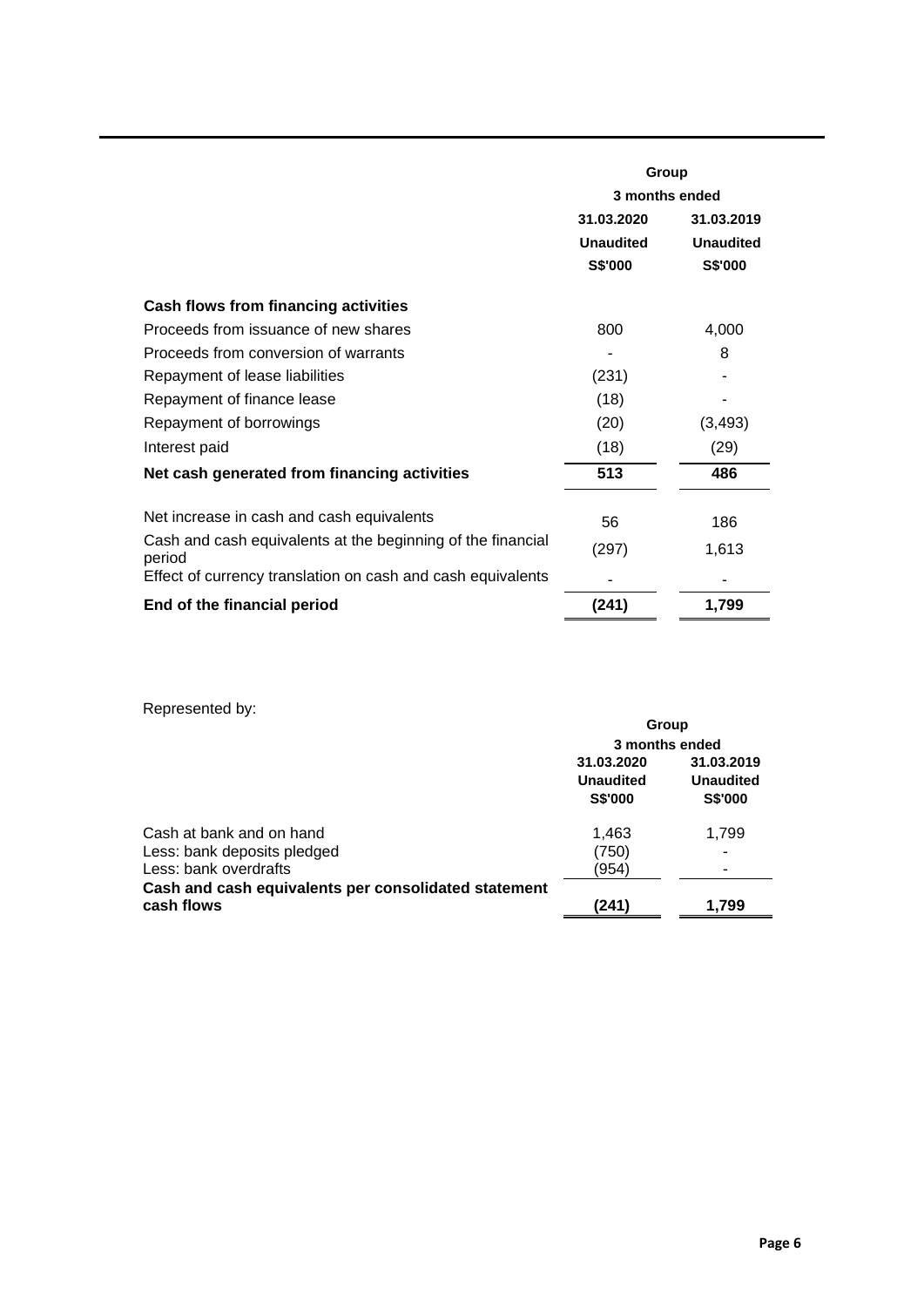**1(d)(i) A statement (for the issuer and group) showing either (i) all changes in equity or (ii) changes in equity other than those arising from capitalisation issues and distributions to shareholders, together with a comparative statement for the corresponding period of the immediately preceding financial year**

| Group                            | <b>Share</b><br>capital<br><b>S\$'000</b> | Currency<br>translation<br>reserves<br><b>S\$'000</b> | <b>Accumulated</b><br>losses<br>S\$'000 | Share option<br>reserve<br>S\$'000 | Warrant<br>reserve<br><b>S\$'000</b> | <b>Attributable</b><br>to equity<br>holders of<br>company<br><b>S\$'000</b> | Non-<br>controllin<br>g interest<br><b>S\$'000</b> | Total<br>S\$'000 |
|----------------------------------|-------------------------------------------|-------------------------------------------------------|-----------------------------------------|------------------------------------|--------------------------------------|-----------------------------------------------------------------------------|----------------------------------------------------|------------------|
|                                  |                                           |                                                       |                                         |                                    |                                      |                                                                             |                                                    |                  |
| <b>Unaudited</b>                 |                                           |                                                       |                                         |                                    |                                      |                                                                             |                                                    |                  |
| <b>Balance as at 01.01.2019</b>  | 53,871                                    | (10)                                                  | (63, 106)                               | 278                                | 3,507                                | (5,460)                                                                     | 137                                                | (5,323)          |
| Conversion of warrants           | 13                                        |                                                       |                                         |                                    | (5)                                  | 8                                                                           |                                                    | 8                |
| Issuance of share capital        | 7,785                                     |                                                       |                                         |                                    |                                      | 7,785                                                                       |                                                    | 7,785            |
| Total comprehensive loss for the |                                           |                                                       | (944)                                   |                                    |                                      | (944)                                                                       | (21)                                               | (965)            |
| period                           |                                           |                                                       |                                         |                                    |                                      |                                                                             |                                                    |                  |
| Other comprehensive loss         |                                           | 32                                                    |                                         |                                    |                                      | 32                                                                          | 6                                                  | 38               |
| Balance as at 31.03.2019         | 61,669                                    | 22                                                    | (64,050)                                | 278                                | 3,502                                | 1,421                                                                       | 122                                                | 1,543            |
|                                  |                                           |                                                       |                                         |                                    |                                      |                                                                             |                                                    |                  |
| <b>Unaudited</b>                 |                                           |                                                       |                                         |                                    |                                      |                                                                             |                                                    |                  |
| <b>Balance as at 01.01.2020</b>  | 67,460                                    | (16)                                                  | (65, 941)                               | 25                                 | 5,236                                | 6,764                                                                       | 1,581                                              | 8,345            |
| Issuance of share capital        | 800                                       |                                                       |                                         |                                    |                                      | 800                                                                         |                                                    | 800              |
| Total comprehensive loss for the |                                           |                                                       | (1,004)                                 |                                    |                                      | (1,004)                                                                     | (351)                                              | (1, 355)         |
| period                           |                                           |                                                       |                                         |                                    |                                      |                                                                             |                                                    |                  |
| Other comprehensive loss         |                                           | 14                                                    |                                         |                                    |                                      | 14                                                                          |                                                    | 14               |
| <b>Balance as at 31.03.2020</b>  | 68,260                                    | (2)                                                   | (66, 945)                               | 25                                 | 5,236                                | 6,574                                                                       | 1,230                                              | 7,804            |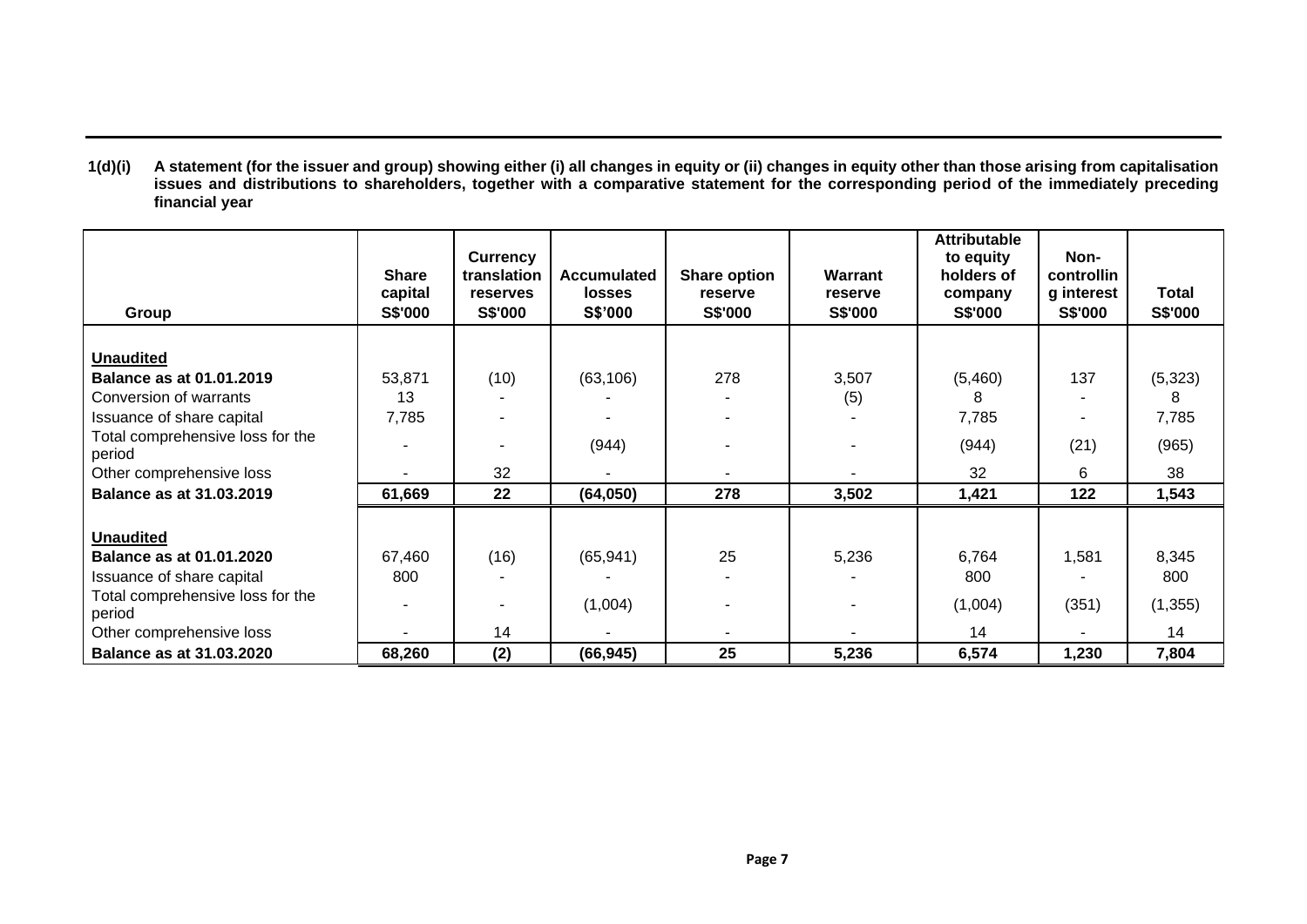**1(d)(i) A statement (for the issuer and group) showing either (i) all changes in equity or (ii) changes in equity other than those arising from capitalisation issues and distributions to shareholders, together with a comparative statement for the corresponding period of the immediately preceding financial year (cont'd)**

| Company                                                                                 | Share capital<br>S\$'000 | <b>Accumulated</b><br><b>losses</b><br><b>S\$'000</b> | <b>Share option</b><br>reserves<br><b>S\$'000</b> | <b>Warrant reserve</b><br>S\$'000 | Total<br><b>S\$'000</b> |
|-----------------------------------------------------------------------------------------|--------------------------|-------------------------------------------------------|---------------------------------------------------|-----------------------------------|-------------------------|
| <b>Unaudited</b>                                                                        |                          |                                                       |                                                   |                                   |                         |
| <b>Balance as at 01.01.2019</b>                                                         | 53,871                   | (61, 152)                                             | 278                                               | 3,507                             | (3, 496)                |
| Conversion of warrants<br>Issuance of share capital<br>Total comprehensive loss for the | 13<br>7,785              |                                                       |                                                   | (5)                               | 8<br>7,785              |
| period                                                                                  |                          | (823)                                                 |                                                   |                                   | (823)                   |
| <b>Balance as at 31.03.2019</b>                                                         | 61,669                   | (61, 975)                                             | 278                                               | 3,502                             | 3,474                   |
| <b>Unaudited</b><br><b>Balance as at 01.01.2020</b>                                     | 67,460                   | (66, 641)                                             | 25                                                | 5,236                             | 6,080                   |
| Issuance of share capital<br>Total comprehensive loss for the                           | 800                      |                                                       |                                                   |                                   | 800                     |
| period                                                                                  | ٠                        | (376)                                                 |                                                   |                                   | (376)                   |
| <b>Balance as at 31.03.2020</b>                                                         | 68,260                   | (67, 017)                                             | 25                                                | 5,236                             | 6,504                   |
|                                                                                         |                          |                                                       |                                                   |                                   |                         |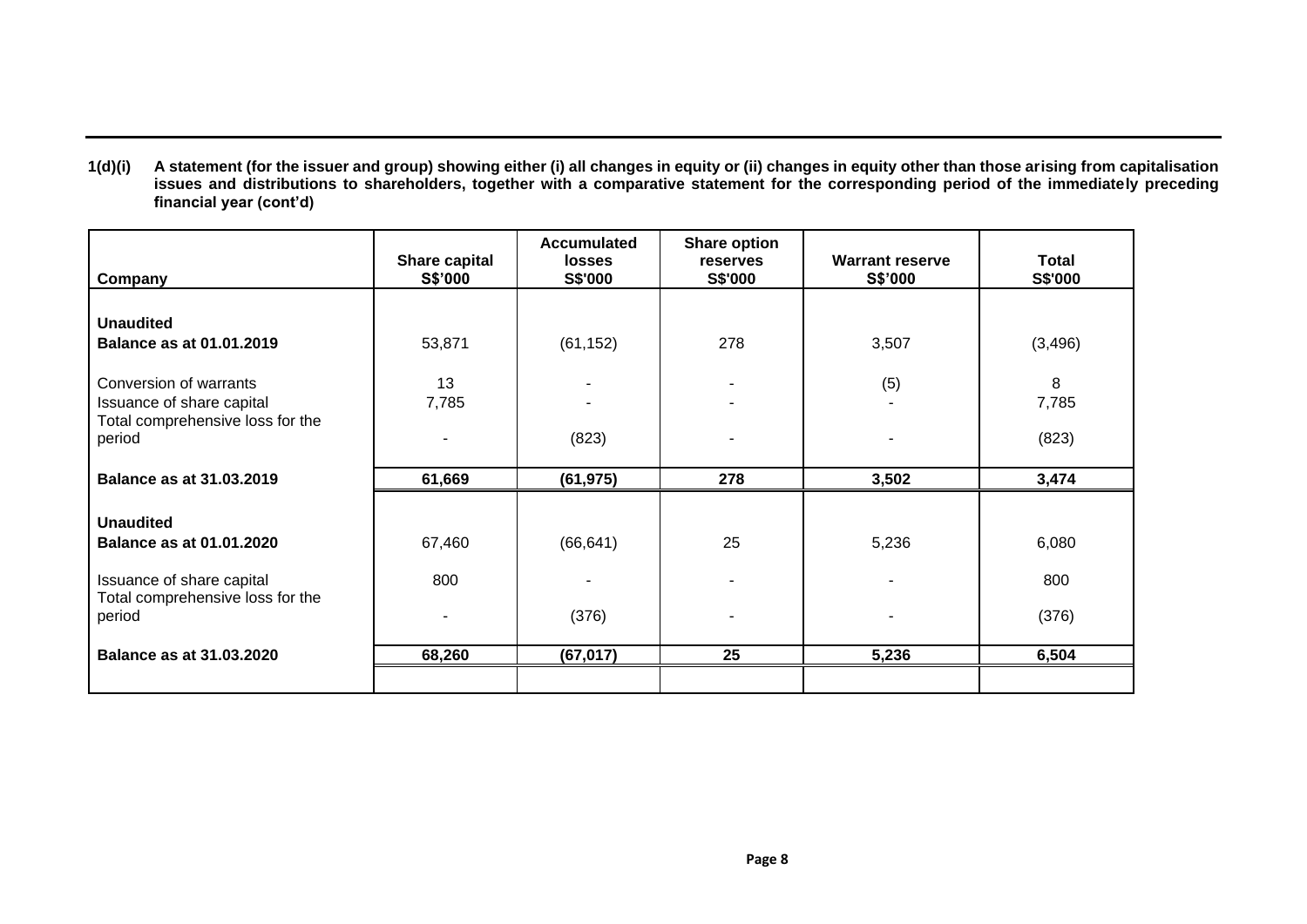**1(d)(ii) Details of any changes in the company's share capital arising from rights issue, bonus issue, share buy-backs, exercise of share options or warrants, conversion of other issues of equity securities, issue of shares for cash or as consideration for acquisition or for any other purpose since the end of the previous period reported on. State also the number of shares that may be issued on conversion of all the outstanding convertibles, if any, against the total number of issued shares excluding treasury shares and subsidiary holdings of the issuer, as at the end of the current financial period reported on and as at the end of the corresponding period of the immediately preceding financial year. State also the number of shares held as treasury shares and the number of subsidiary holdings, if any, and the percentage of the aggregate number of treasury shares and subsidiary holdings held against the total number of shares outstanding in a class that is listed as at the end of the current financial period reported on and as at the end of the corresponding period of the immediately preceding financial year.**

|                                | Number of<br>shares | <b>Share capital</b><br><b>S\$'000</b> |
|--------------------------------|---------------------|----------------------------------------|
| Balance as at 31 December 2019 | 15,383,882,179      | 67.460                                 |
| Balance as at 31 March 2020    | 15,811,689,664      | 68.260                                 |
|                                |                     |                                        |

Pursuant to the Subscription Agreement entered into in November and December 2019 between the Company and certain subscribers amounted to S\$800,000 in aggregate, the Company had on 16 January 2020, completed the allotment and issuance to the subscribers of 427,807,485 ordinary shares at an issue price of S\$0.00187 and 85,561,497 investment warrants, each convertible into one ordinary share at an exercise price of S\$0.002. Accordingly, the total number of ordinary shares of the Company increased from 15,383,882,179 shares to 15,811,689,664 shares.

There were no treasury shares and subsidiary holdings as at 31 March 2020 and 31 March 2019.

**1(d)(iii) To show the number of issued shares excluding treasury shares as at the end of the current financial period and as at the end of the immediately preceding year**

|                                                  | Company        | Company        |
|--------------------------------------------------|----------------|----------------|
|                                                  | 31.03.2020     | 31.12.2019     |
| Total number of issued shares excluding treasury |                |                |
| shares                                           | 15,811,689,664 | 15,383,882,179 |
|                                                  |                |                |

There were no treasury shares during and as at end of the financial year ended 31 March 2020 and 31 December 2019.

#### **1(d)(iv) A statement showing all sales, transfers, cancellation and/or use of treasury shares as at the end of the current financial period reported on**

Not applicable as the Company did not have any treasury shares as at the end of the current financial period reported on.

## **1(d)(v) A statement showing all sales, transfers, cancellation and/or use of subsidiary holdings as at the end of the current financial period reported on**

Not applicable as the Company did not have any subsidiary holdings during and as at the end of the current financial period reporting on.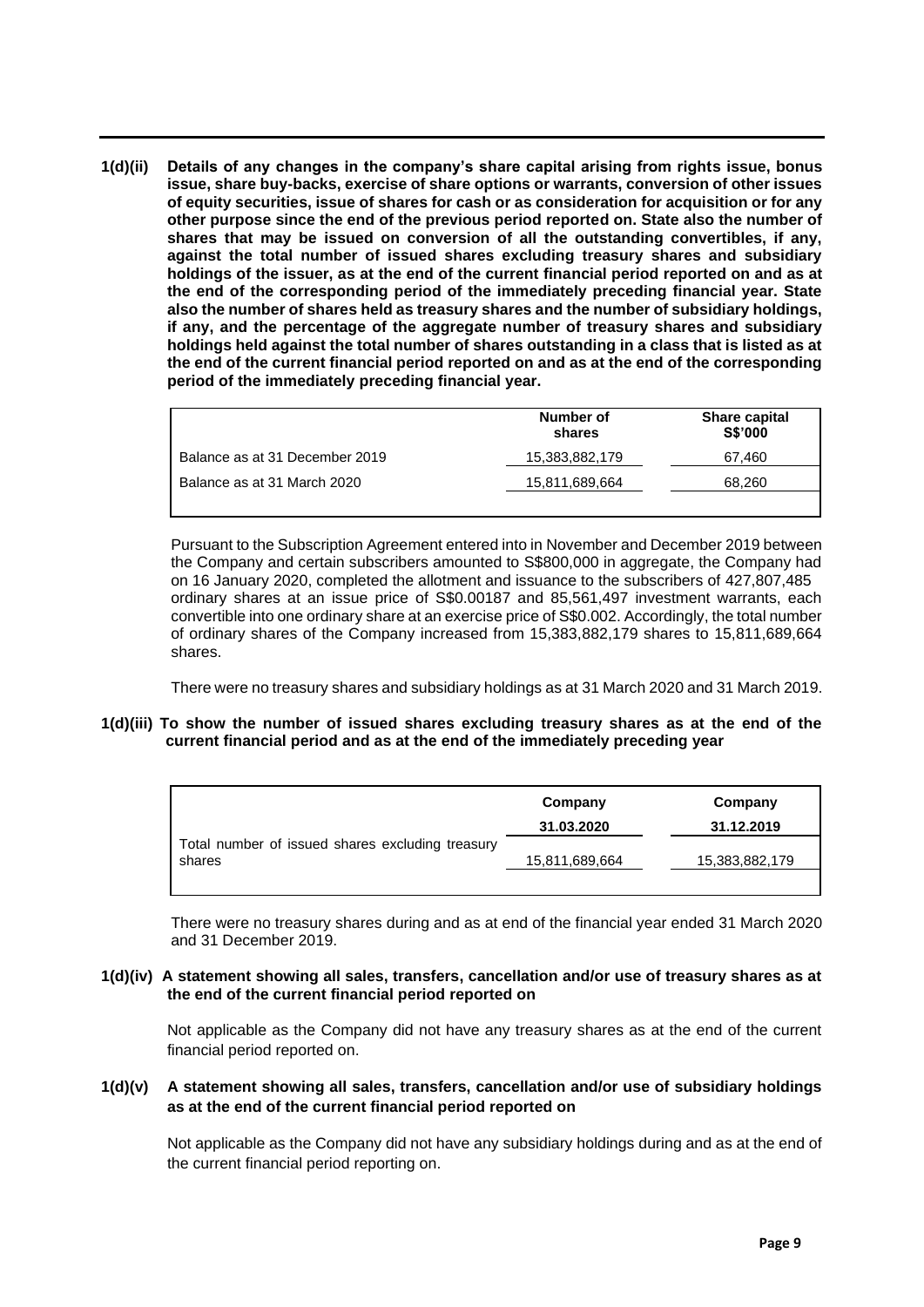## **2. Whether the figures have been audited or reviewed, and in accordance with which auditing standard or practice**

The figures have not been audited or reviewed by the Company's auditors.

**3. Where the figures have been audited or reviewed, the auditors' report (including any qualifications or emphasis of matter)**

Not applicable. The figures have not been audited or reviewed by the Company's auditors.

**4. Where the latest financial statements are subject to an adverse opinion, qualified opinion or disclaimer of opinion:** 

**(a) updates on the efforts taken to resolve each outstanding audit issue; and (b) confirmation from the Board that the impact of all outstanding audit issues on the financial statements have been adequately disclosed.** 

**This is not required for any audit issue that is a material uncertainty relating to going concern.** 

The latest financial statements of the Group for the financial year ended 31 December 2019 was subject to a disclaimer of opinion.

- (a) The board would like to update on the efforts to resolve each outstanding audit issues as follows:
	- (i) Independent review on the recoverability of advances and/or loans and goodwill

As announced by the Company on 30 March 2020, BDO LLP (the "Independent Reviewer"), which was appointed by the Company to conduct the independent review, has completed the independent review. The Company is in the process of formulating its response and proposal to address the issues raised, and implement the recommendations proposed, in the independent review report. The Company will provide updates to SGX and shareholders in due course and at the appropriate juncture.

(ii) Consolidation of financial statement – iMyth Taiwan Limited

Management has the intention to dispose of iMyth Taiwan and will provide updates to shareholders in due course and at the appropriate juncture.

(iii) Existence and completeness of cash and bank balances

Due to COVID-19 and the Malaysia Movement Control Order ("MCO"), management was unable to obtain the bank confirmations for the bank accounts for two of our Malaysia subsidiaries as at the date of the Auditors' Report on 15 April 2020. The Board would like to update that these bank confirmations have been received as at the date of this announcement.

(b) The Board confirms that the impact of all outstanding audit issues on the financial statements have been adequately disclosed.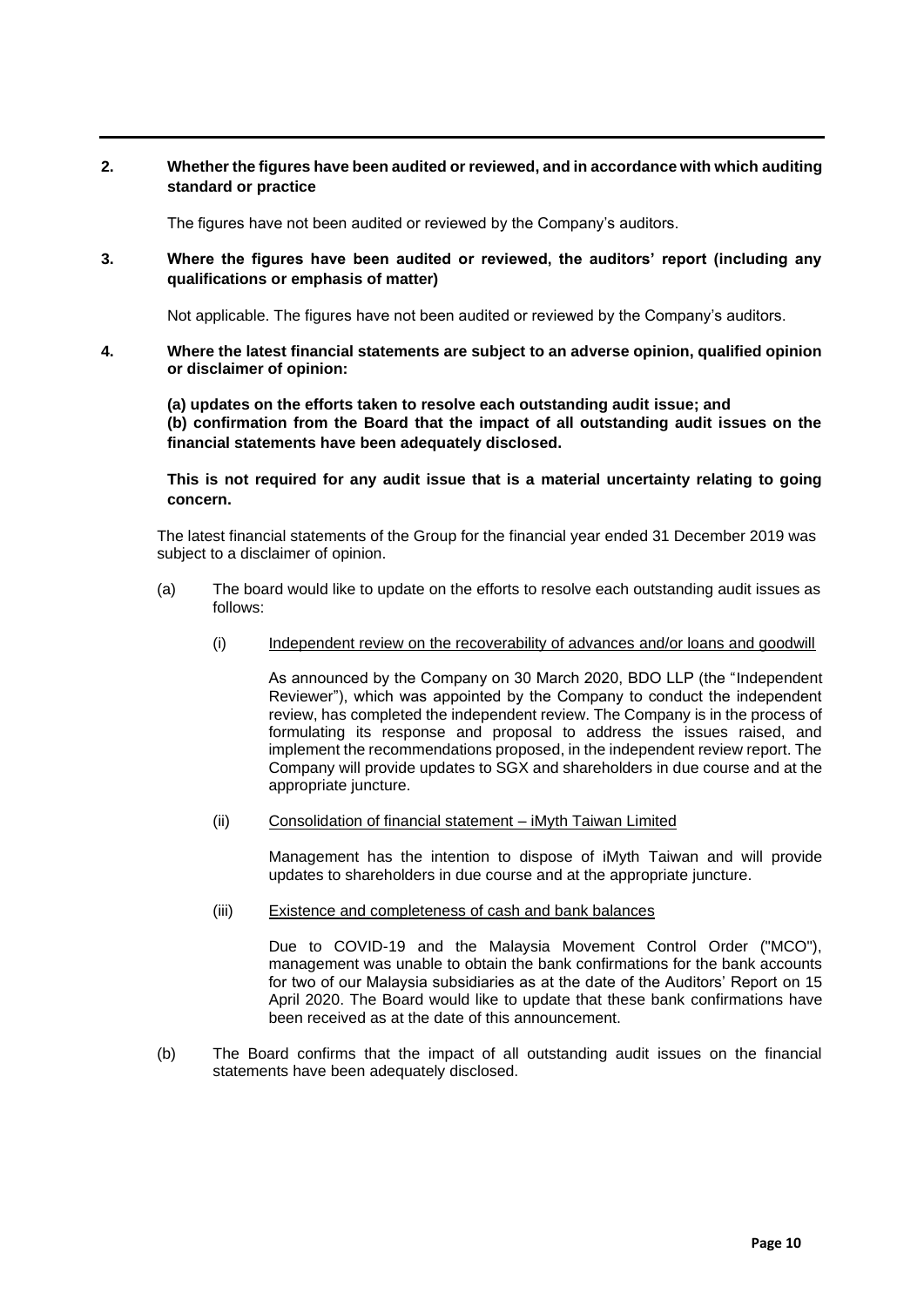#### **5. Whether the same accounting policies and methods of computation as in the issuer's most recently audited annual financial statements have been applied**

Except disclosed in Para 6 below, the same accounting policies and methods of computation have been adopted for the current reporting year as compared with the most recent audited financial statements of the Company for the financial year ended 31 December 2019 ("FY2019").

### **6. If there are any changes in the accounting policies and methods of computation, including any required by an accounting standard, what has changed, as well as the reasons for, and the effect of, the change**

Amendments to SFRS(I) 3 Business Combination (effective for annual periods beginning on or after 1 January 2020)

The amendments provide new guidance on the assessment of whether an acquisition meets the definition of a business under SFRS(I) 3. To be considered a business, an acquisition would have to include an output and a substantive process that together significantly contribute to the ability to create outputs. A framework is introduced to evaluate when an input and substantive process are present. To be a business without outputs, there will now need to be an organised workforce.

The definition of the term 'outputs' is narrowed to focus on goods and services provided to customers, generating investment income and other income, and it excludes returns in the form of lower costs and other economic benefits.

It is also no longer necessary to assess whether market participants are capable of replacing missing elements or integrating the acquired activities and assets.

Entities can apply a 'concentration test' that, if met, eliminates the need for further assessment. Under this optional test, where substantially all of the fair value of gross assets acquired is concentrated in a single asset (or a group of similar assets), the assets acquired would not represent a business.

These amendments are applied to business combinations and asset acquisitions with acquisition date on or after 1 January 2020. Early application is permitted. The Group does not expect any significant impact arising from applying these amendments.

## **7. Earnings per ordinary share of the group for the current period reported on and the corresponding period of the immediately preceding financial year, after deducting any provision for preference dividends**

|                                          | Group            |                  |  |  |
|------------------------------------------|------------------|------------------|--|--|
| Loss Per Share                           | 3 months ended   |                  |  |  |
|                                          | 31.03.2020       | 31.03.2019       |  |  |
|                                          | <b>Unaudited</b> | <b>Unaudited</b> |  |  |
| Basic (Singapore cents) <sup>(1)</sup>   | (0.006)          | (0.009)          |  |  |
| Diluted (Singapore cents) <sup>(2)</sup> | (0.006)          | (0.009)          |  |  |

**Notes**:

- **<sup>1</sup>** The calculation of loss per ordinary share is based on the Group's loss attributable to equity holders of the Company of S\$1,004,000 for 1Q2020 (31 March 2019: S\$944,000) divided by the weighted average number of shares 15,741,171,947 shares (31 March 2019: 10,442,435,278 shares).
- <sup>2</sup> The outstanding warrants and options were not included in the computation of the diluted loss per share as their effect would have been anti-dilutive.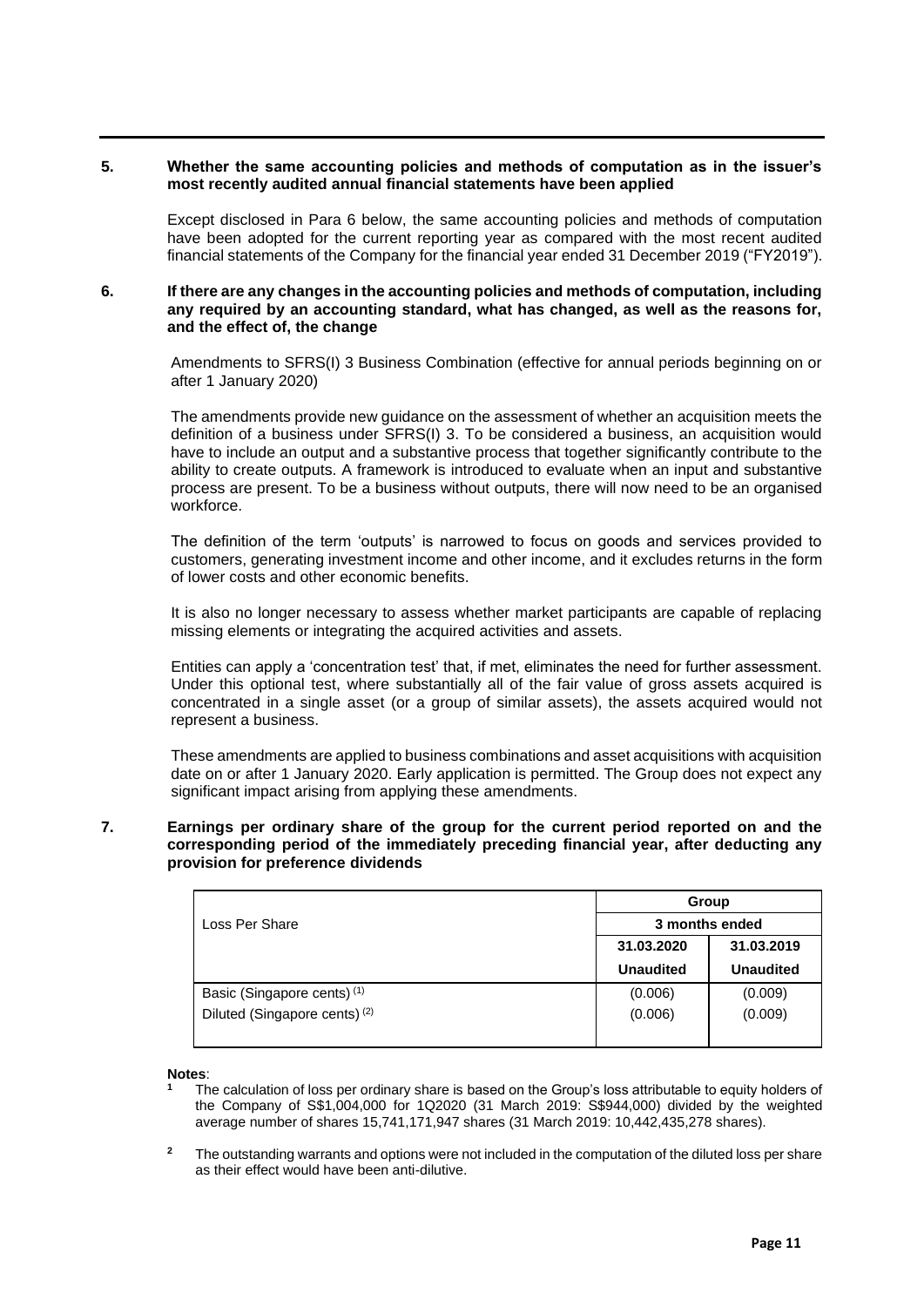**8. Net asset value (for the issuer and group) per ordinary share based on the total number of issued shares excluding treasury shares of the issuer at the end of the (a) current financial period reported on; and (b) immediately preceding financial year**

|                                                   | Group                          |                              | Company                        |                       |
|---------------------------------------------------|--------------------------------|------------------------------|--------------------------------|-----------------------|
|                                                   | 31.03.2020<br><b>Unaudited</b> | 31.12.2019<br><b>Audited</b> | 31.03.2020<br><b>Unaudited</b> | 31.12.2019<br>Audited |
| Net assets (S\$'000)<br>Number of ordinary shares | 7.804                          | 8,345                        | 6,504                          | 6,080                 |
| in issue $(000)$<br>assets/(liabilities)<br>Net   | 15,811,690                     | 15,383,882                   | 15,811,690                     | 15,383,882            |
| value per ordinary share<br>(Singapore cents)     | 0.05                           | 0.05                         | 0.04                           | 0.04                  |

- **9. A review of the performance of the group, to the extent necessary for a reasonable understanding of the group's business. It must include a discussion of the following:**
	- **(a) any significant factors that affected the turnover, costs, and earnings of the group for the current financial period reported on, including (where applicable) seasonal or cyclical factors; and**
	- **(b) any material factors that affected the cash flow, working capital, assets or liabilities of the group during the current financial period reported on.**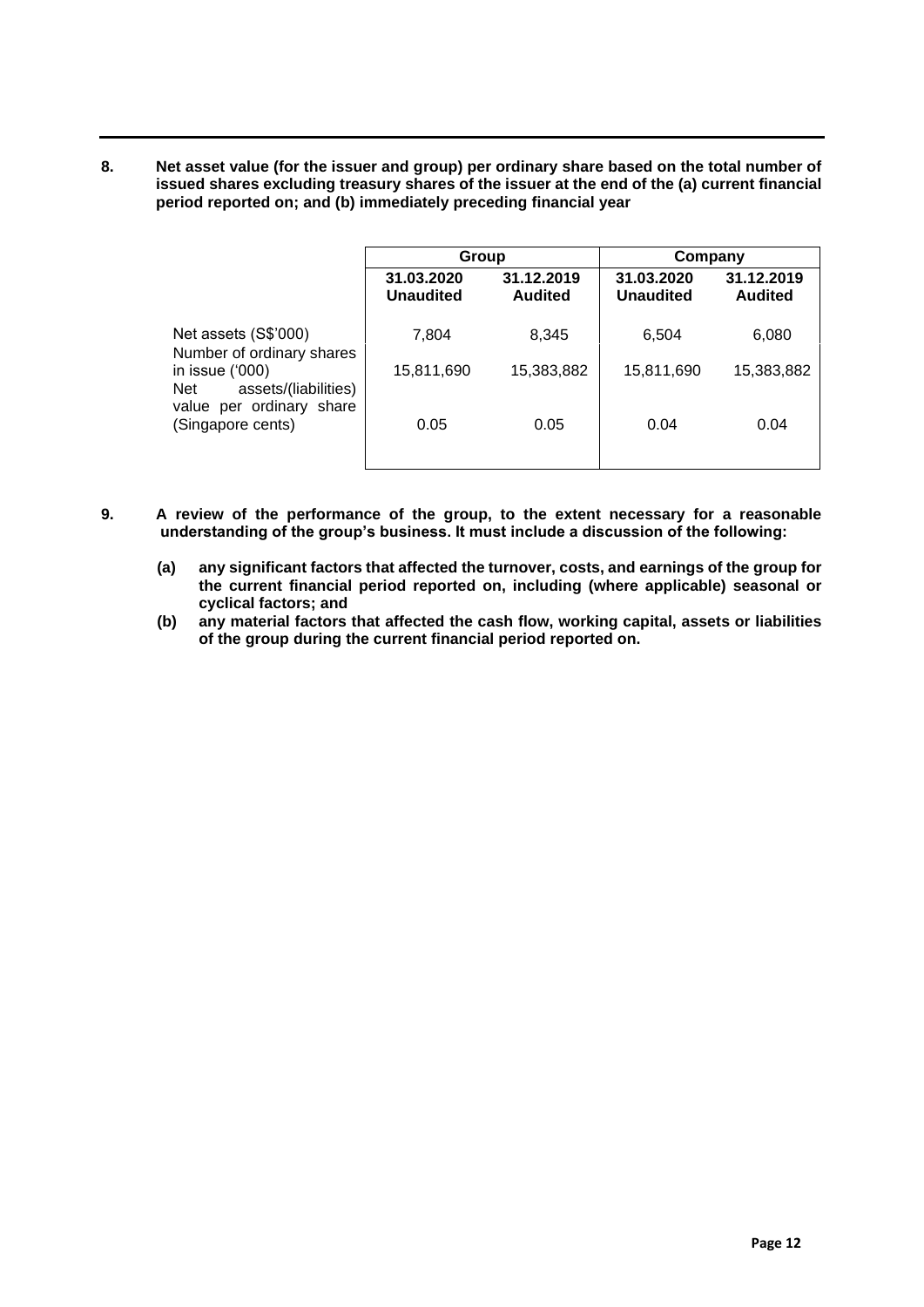## **Review of the Income Statement of the Group**

## i) Revenue

|                                                  | 1Q2020<br>S\$'000 | 1Q2019<br>S\$'000 | Variance<br>S\$'000 | %     |
|--------------------------------------------------|-------------------|-------------------|---------------------|-------|
| Trading & distribution                           | 76                |                   | 76                  | 100%  |
| Medical aesthetics                               | 1,526             | 81                | 1,445               | 1784% |
| Event organisation and management<br>consultancy | 113               | ۰                 | 113                 | 100%  |
| Total                                            | 1,715             | 81                | 1,634               | 2017% |
|                                                  |                   |                   |                     |       |

The Group's revenue from its trading and distribution business for 1Q2020 was S\$0.076 million, an increase of 100% or S\$0.076 million as compared to the revenue of S\$Nil in the previous corresponding financial period ended 31 March 2019 ("1Q2019").

The medical aesthetic segment recorded revenue of S\$1.526 million during 1Q2019, an increase of S\$1.445 million compared to corresponding period in 1Q2019 of S\$0.081 million. The increase is due to Beverly Wilshire Medical Centre Group in Malaysia, acquired by the Group in November 2019, which generated revenue of S\$1.526 million.

The event organisation and management consultancy segment for 1Q2020 was S\$0.113 million, an increase of 100% or S\$0.113 million as compared to the revenue of S\$Nil in the previous corresponding financial period ended 31 March 2019 ("1Q2019"). The increase is due to Brand X Lab Pte Ltd ("Brand X Lab") which was acquired by the Group in April 2019.

## ii) Cost of sales

The increase in cost of sales is in line with the increase in revenue.

## iii) Gross profit

As a result of the abovementioned, the Group's gross profit from operations increased by 913% or S\$0.639 million from S\$0.070 million in 1Q2019 to S\$0.709 million in 1Q2020. The increase was mainly due to the new revenue segment, event organisation and management consultancy business, which generated gross profit margin of S\$0.050 million in 1Q2020 and the newly acquired Beverly Wilshire Medical Centre Group in Malaysia in FY2019 which generated gross profit margin of S\$0.650 million in 1Q2020.

### iv) Other income

Other income increased by S\$0.057 million from S\$Nil million in 1Q2019 to S\$0.057 million in 1Q2020 mainly due to increase gain due to modification of lease, fixed deposit interest income and office rental income.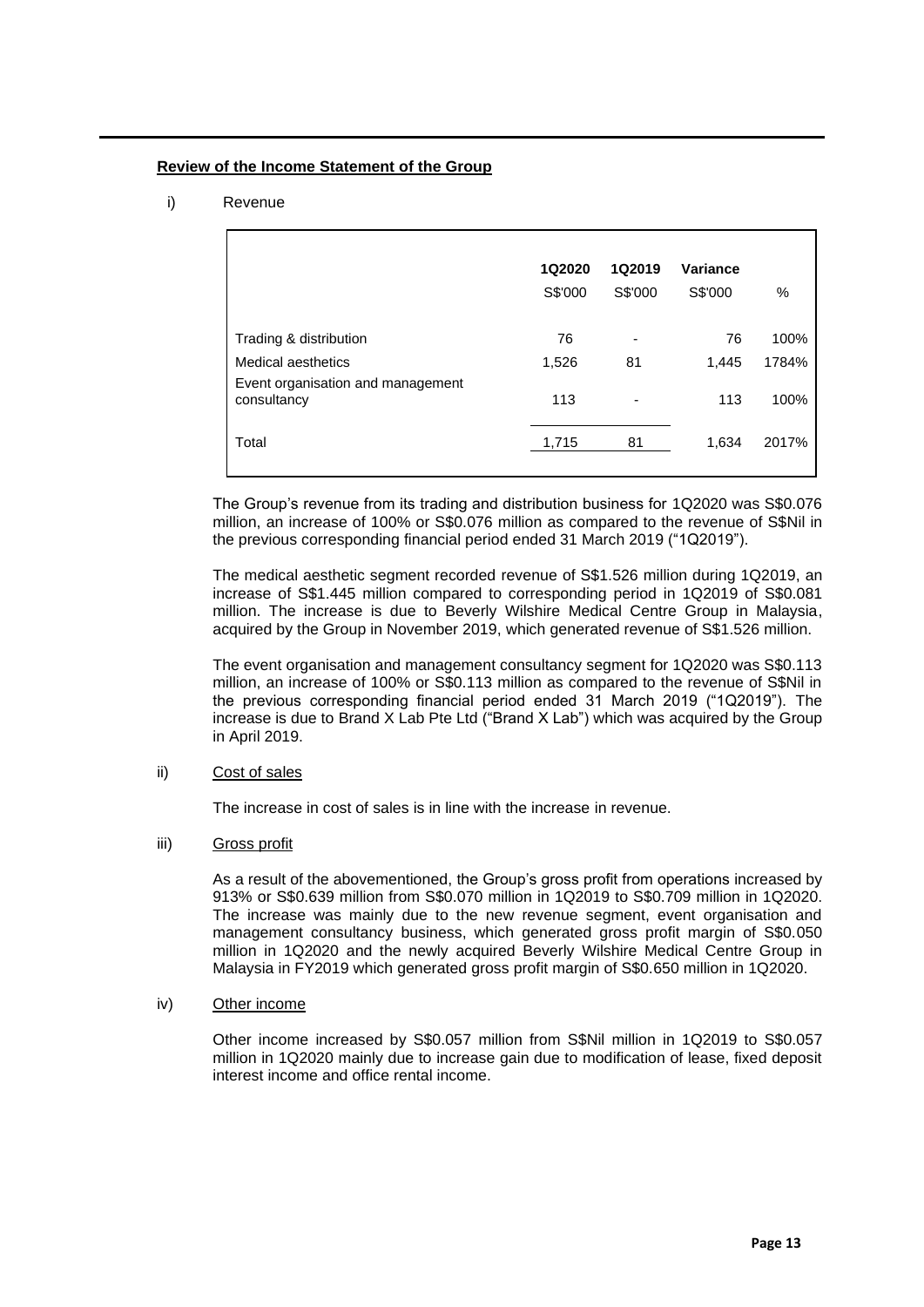## v) Administrative expenses

Administrative expenses increased by S\$1.168 million from S\$0.839 million in 1Q2019 to S\$2.007 million in 1Q2020. The administrative expenses incurred during the period ended 31 March 2020 are mainly operational costs, including staff costs, directors' remunerations and professional fees. The increase was mainly due to operation costs amounting to S\$0.127 million and S\$1.296 million arising from the newly acquired subsidiaries, Brand X Lab and Beverly Wilshire Medical Centre Group respectively. The increase was offset by one-off introducer fee of S\$0.286 million arising from the corporate exercise completed on 10 January 2019, being the consolidation of every 2 existing ordinary shares in the capital of the Company into 1 consolidated share, the allotment and issuance of up to 3,214,285,714 consolidated shares pursuant to the conversion of the deferred payment liability of S\$3.5 million and placement of 2,857,142,857 consolidated shares in the capital of the Company at an issue price of S\$0.0014 for each share, with up to 952,380,952 investment warrants, each carrying the right to subscribe for 1 consolidated share in the capital of the company at an exercise price of S\$0.0014 for each new consolidated share (the "January 2019 Corporate Exercise").

## vi) Finance expenses

During the financial period under review, finance expenses decreased by S\$0.133 million or 74% from S\$0.180 million in 1Q2019 to S\$0.047 million in 1Q2020. The decrease mainly due to decrease in interest expenses of S\$0.029 million arising from the HK\$ 20 million loan which had been settled in January 2019 and decrease in unwinding of imputed interest expenses of S\$0.151 million as a result of the fair value adjustment on the deferred payment liability of S\$3.5 million which had been converted into share capital in January 2019. It was partially offset by interest expense of lease amounting to S\$0.029 million incurred in 1Q2020 and interest expenses of borrowings incurred by Brand X Lab and Beverly Wilshire Medical Centre Group amounting to S\$0.018 million.

### vii) Depreciation of property, plant and equipment

During the financial period under review, the depreciation of property, plant and equipment increased by S\$0.342 million or 3800% from S\$0.009 million in 1Q2019 to S\$0.351 million in 1Q2020 was mainly due to the depreciation generated from newly acquired subsidiaries, Brand X Lab Pte Ltd and Beverly Wilshire Medical Centre Group in FY2019.

### **Review of the Financial Position of the Group**

viii) Assets

Total assets of the Group decreased by S\$0.780 million from S\$16.275 million as at 31 December 2019 to S\$15.495 million as at 31 March 2020. This was due to decrease in trade and other receivables, inventories, property, plant and equipment and intangible assets of S\$0.149 million, S\$0.041 million, S\$0.581 million and S\$0.118 million respectively and offset by increase in cash and cash equivalents of approximately S\$0.109 million due to cash generated from financing activities as explained under paragraph xi below.

ix) Liabilities

Total liabilities decreased by S\$0.239 million from S\$7.930 million as at 31 December 2019 to S\$7.691 million as at 31 March 2020. This was mainly due to decrease in lease liabilities and current income tax liabilities of S\$0.487 million and S\$ 0.110 million respectively and offset by increase in trade and other payables of 0.377 million.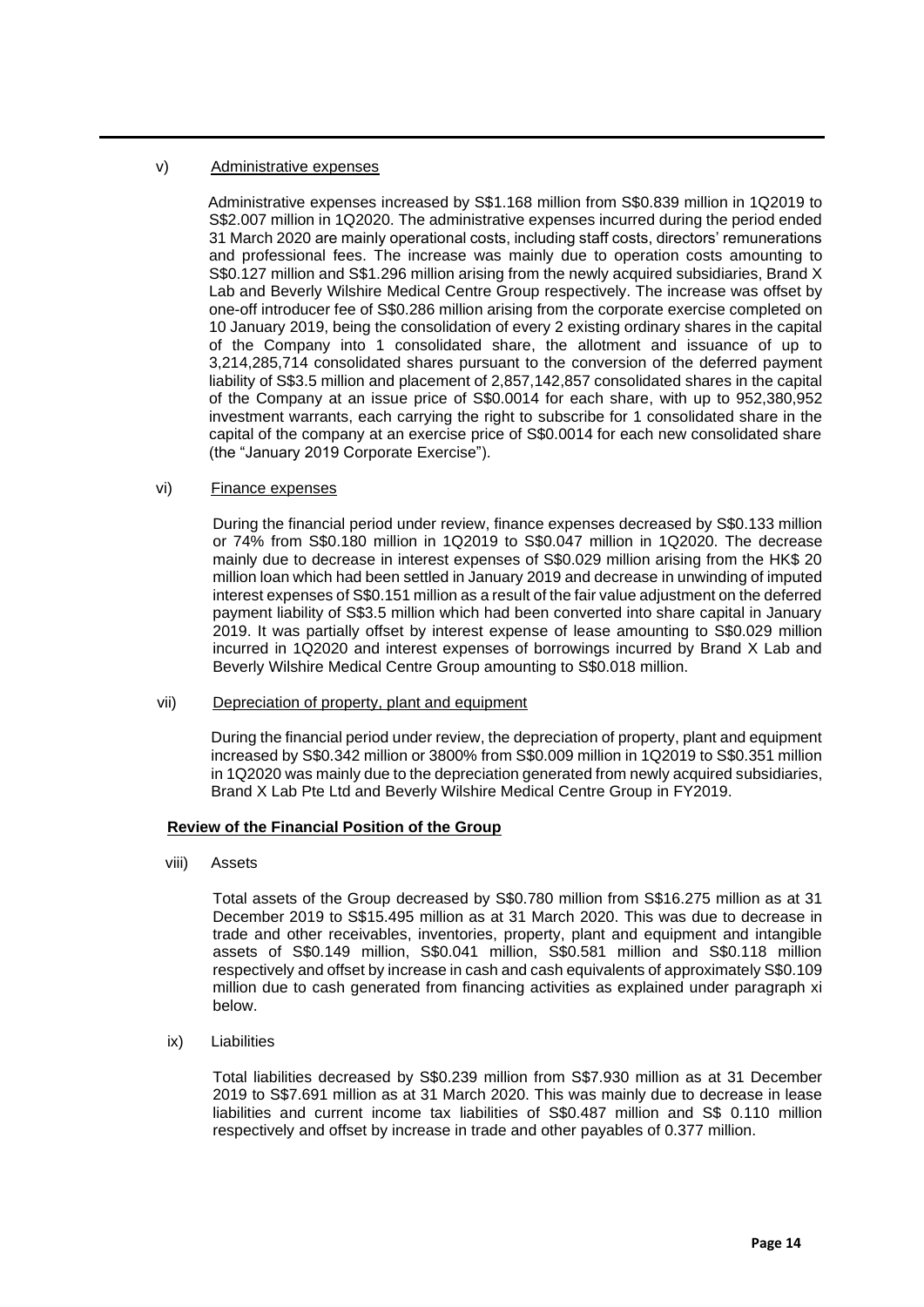## x) Negative working capital

As at 31 March 2020, the Group's total assets exceeded its total liabilities by S\$7.804 million; however, the Group had negative working capital of S\$1.275 million. Notwithstanding this, the Board and Management is of the view that the Group is able to continue as a going concern due to the following:

- (a) New subsidiary corporations/joint venture companies:
	- The Group acquired Brand X Lab on 15 April 2019. Brand X Lab is a private limited company incorporated in Singapore and it provides event organisation and promotion services as well as business and management consultancy services.
	- The Group had completed the acquisition of a controlling interests of 51% in Beverly Wilshire Medical Centre Group on 7 November 2019. Beverly Wilshire Medical Centre Group is a well-known brand in Malaysia with multi award-winning integrated beauty and wellness medical centres, specialising in aesthetic medicine, plastic surgery, dental aesthetics, hair restoration and a range of healthy aging and wellness services.
	- The Company's wholly-owned subsidiary JCG-Beverly Pte Ltd ("JCGB") had on 24 January 2020, formed a strategic joint venture with Natasha Skincare (Malaysia) Sdn Bhd under a special purpose vehicle, Natasha Beverly Sdn Bhd ("Natasha Beverly"). Natasha Beverly's principal activities are medical aesthetics clinic and other health maintenance procedures such as medi-spa, chiropractor and physiotherapy.
	- JCGB had on 7 April 2020, formed a strategic joint venture with Chong Yee Leng ("Dr Elaine") under a SPV, Beverly Ipoh Sdn Bhd. The joint venture's principal activities are aesthetic medicine and related activities. JCGB had on 23 April 2020 entered into a non-binding term sheet with Dr Elaine to establish a joint venture for the purposes of providing aesthetic medicine procedures.

Barring any unforeseen circumstances, the Group expects these new subsidiary corporations/joint venture companies to contribute positively to the Group's working capital position as explained in paragraph 11.

- (b) The Company recently raised a total of S\$1,300,000 from private placements which will be used to fund future expansion through mergers and acquisitions and for the Group's working capital.
- (c) Concurrently, the Company will continue to look for other fund-raising exercises to fund the working capital and growth of the Group going forward and the Company will also seek for growth opportunities and all other possibilities to complement the existing businesses of the Group.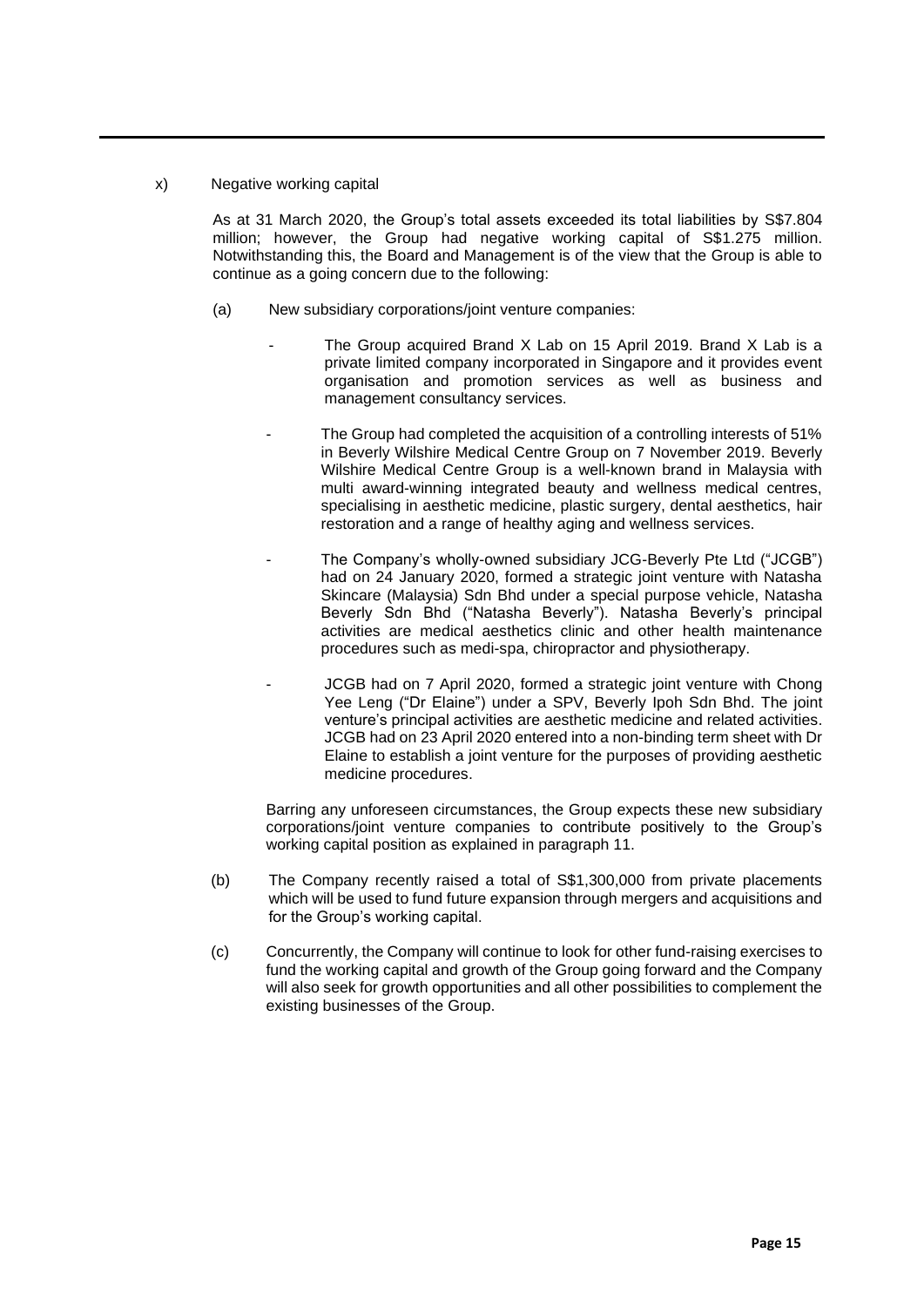## **Review of the Cash Flow Statement of the Group**

## xi) Cash flow

Net cash used in operating activities in 1Q2020 amounted to S\$0.440 million. The operating cash outflows before movement in working capital was S\$0.913 million. The net cash outflow from the changes in working capital of approximately S\$0.566 million was mainly due to increase in trade and other payables of S\$0.376 million.

Net cash used in investing activities for 1Q2020 amounted to S\$0.017 million which comprises purchase of property, plant and equipment.

Net cash generated from financing activities for 1Q2020 amounted to S\$0.513 million, arising from proceeds from issuance of ordinary shares of S\$0.800 million and offset by repayment of lease liabilities, finance lease, borrowings and interest paid of S\$0.231 million, S\$0.018 million, S\$0.020 million and S\$0.018 million respectively.

Cash and cash equivalents were in a negative position of S\$0.241 million as at 31 March 2020 as compared to positive position of S\$1.779 million as at 31 March 2019.

## **10. Where a forecast, or a prospect statement, has been previously disclosed to shareholders, any variance between it and the actual results.**

Not applicable. No forecast or prospect statement has been previously disclosed to shareholders.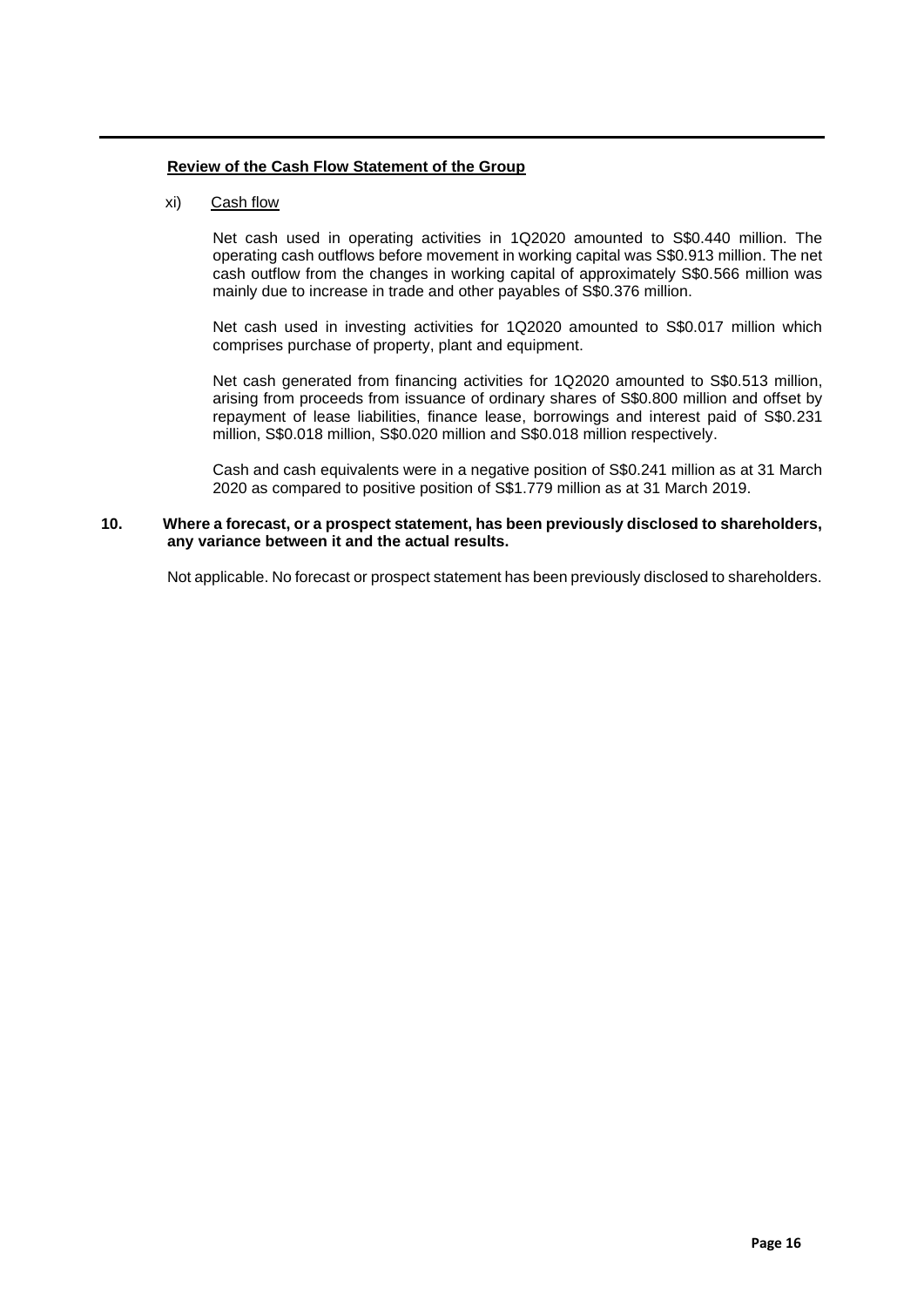## **11. A commentary at the date of the announcement of the significant trends and competitive conditions of the industry in which the group operates and any known factors or events that may affect the group in the next reporting period and the next 12 months**

The emergence of COVID-19 has brought about uncertainties to the Group's operating environment and its financial position subsequent to the financial year ended 31 December 2019. The Group is cognisant of the challenges posed by these developing events, in particular, the MCO in Malaysia and the potential impact they have on our business sector. The Group will continuously assess the situation, adhere closely to the measures implemented in Malaysia and Singapore to support their efforts in containing the spread of COVID-19, and put in place measures to minimise impact to our business. The Group is cautiously confident that, with an effective strategic plan and a strong management team to execute our plan, the Group is poised to grow successfully and steadily even during and after this time of a COVID-19 economic and financial market crisis. Post COVID-19, it is expected that many opportunities will arise for the Group to look for smaller medical aesthetics companies which are badly affected for collaboration or acquisition. This is in line with our strategy to grow through mergers and acquisitions.

The following events are expected to positively impact the Group in the next reporting period and the next 12 months:

(i) Acquisition of New Subsidiaries/Joint Venture Companies

### Acquisition of Beverly Wilshire Medical Centre Group

JCG acquired a controlling interest in Beverly Wilshire Medical Centre Group on 7 November 2019. This brings to the Group an established player in Malaysia in the healthcare industry with their core business in medical and dental aesthetics, healthy ageing wellness and regenerative therapies, cosmetic surgery and hair restoration. Beverly Wilshire is a multi-award-winning integrated beauty care and medical aesthetics group established in 2012. It manages and operates two (2) fully-licensed Ministry of Health of Malaysia medical centres, in addition to three (3) licenced aesthetics clinics in Kuala Lumpur, Petaling Jaya and Johore Bahru.

### Formation of Strategic Joint Venture with Natasha Skincare (Malaysia) Sdn Bhd

The Company's wholly-owned subsidiary JCG-Beverly Pte Ltd has on 24 January 2020, formed a strategic joint venture with Natasha Skincare (Malaysia) Sdn Bhd under a SPV, Natasha Beverly Sdn Bhd. The joint venture's principal activities will include a medical aesthetics clinic and other health maintenance procedures such as medi-spa, chiropractor and physiotheraphy. Natasha Skincare is a leading beauty brand in Indonesia with more than 100 outlets. The joint venture will positively benefit JCG.

### Formation of Strategic Joint Venture with Dr Chong Yee Leng

The Company's wholly-owned subsidiary JCG-Beverly Pte Ltd has on 7 April 2020, formed a strategic joint venture with Dr Chong Yee Leng under a SPV, Beverly Ipoh Sdn Bhd. The joint venture's principal activities are aesthetic medicine and related activities.

Barring any unforeseen circumstances, the Group expects the new subsidiary corporations/joint venture companies to contribute positively to the Group's revenue, profits and working capital in the next reporting period and in the next 12 months.

### (ii) Private Placements

The Company recently raised a total of S\$1,300,000 from private placements which will be used to fund future expansion through mergers and acquisitions and for the Group's working capital. Concurrently, the Company will continue to look for other fund-raising exercises to fund the working capital and growth of the Group going forward.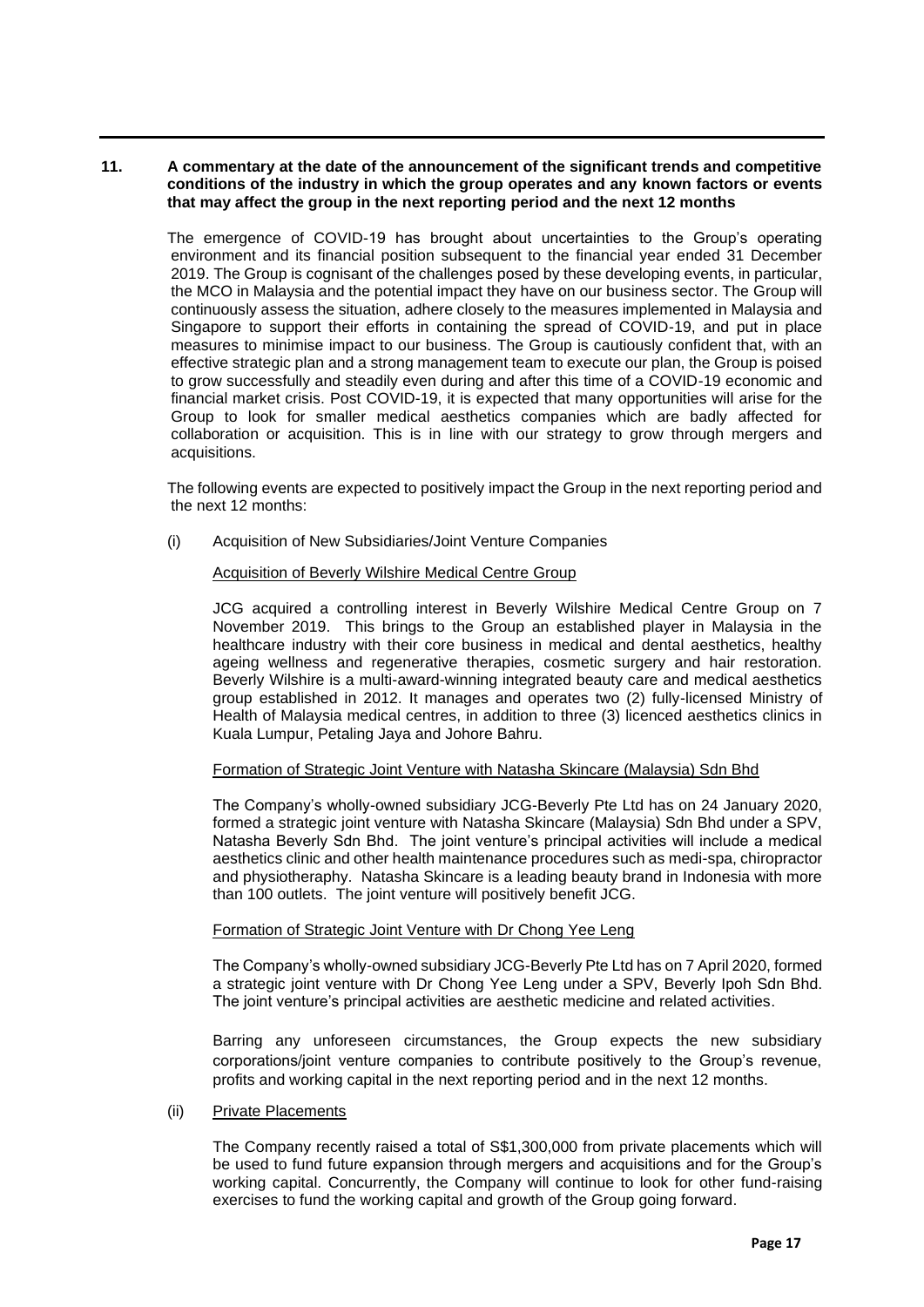## (iii) Financial Results and Position

The Group's quarter-on-quarter revenue increased 2017% from S\$0.081 million to S\$1.715 million with only 3 months of revenue contribution from Beverly Wilshire Group and Brand X Lab Pte Ltd. The Group's administrative expenses increased 139% from S\$0.839 million to S\$2.007 million. The increase was mainly due to operation costs amounting to S\$0.127 million and S\$1.296 million arising from the newly acquired subsidiaries, Brand X Lab Pte Ltd and Beverly Wilshire Medical Centre Group respectively. The increase was offset by one-off introducer fee of S\$0.286 million arising from the January 2019 Corporate Exercise. The net loss attributable to equity holders of the Company for the financial period ended 31 March 2020 increased 6% from S\$0.944 million to S\$1.004 million. The Group's net asset value per ordinary share has maintained at positive S\$0.05 cents.

## **12. Dividend**

## **If a decision regarding dividend has been made: -**

## *(a) Whether an interim (final) ordinary dividend has been declared (recommended); and*

No dividend has been declared or recommended for the current financial period.

### *(b)(i) Amount per share (cents)*

Not applicable.

## *(b)(ii) Previous corresponding period (cents)*

Not applicable.

*(c) Whether the dividend is before tax, net of tax or tax exempt. If before tax or net of tax, state the tax rate and the country where the dividend is derived. (If the dividend is not taxable in the hands of shareholders, this must be stated).*

Not applicable.

*(d) The date the dividend is payable.* 

Not applicable.

*(e) The date on which Registrable Transfers received by the company (up to 5.00 pm) will be registered before entitlements to the dividends are determined.*

Not applicable.

## **13. If no dividend has been declared (recommended), a statement to that effect and the reason(s) for the decision.**

No dividend has been declared or recommended as the Group is in loss making position for financial period ended 31 March 2020.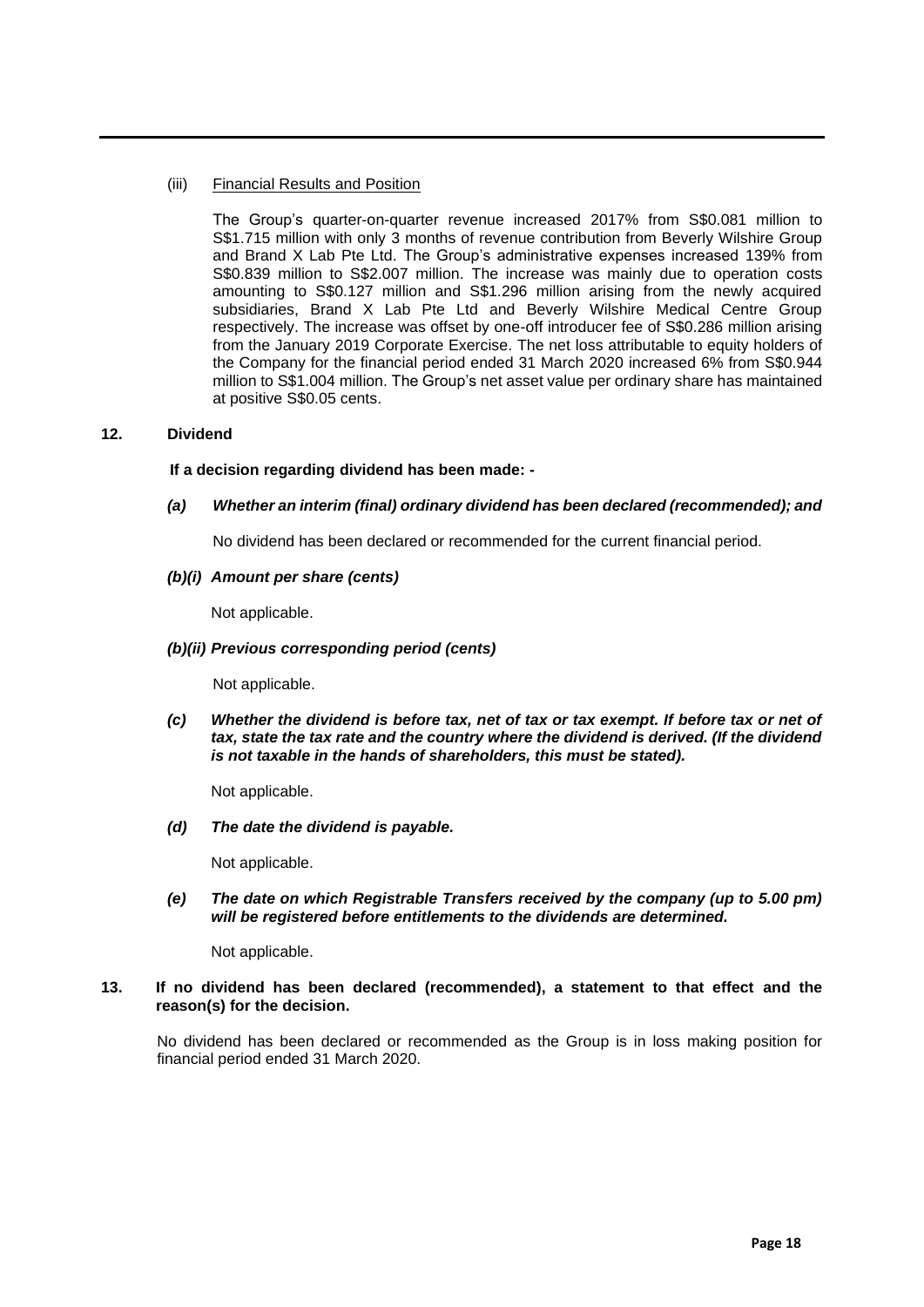## **14. If the group has obtained a general mandate from shareholders for Interested Person Transactions ("IPT"), the aggregate value of such transactions as required under Rule 920(1)(a)(ii). If no IPT mandate has been obtained, a statement to that effect.**

The Group did not enter into any IPT of S\$100,000 or more in value per transaction for 1Q2020. The Group does not have a general mandate from shareholders for IPTs.

## **15. Use of Proceeds**

As at 5 May 2020, the net proceeds from the share subscriptions in July 2019 and January 2020 had been utilised as follows:

|                                                                                                                                                                                              | <b>Allocation</b><br>of net<br>proceeds<br>raised<br><b>S\$'000</b> | Amount<br>utilised<br>before<br>26-Feb-20<br><b>S\$'000</b> | <b>Amount</b><br>utilised<br>from<br>26-Feb-20<br>to<br>5-May-20<br><b>S\$'000</b> | <b>Amount</b><br>unutilised<br>as at<br>5-May-20<br><b>S\$'000</b> |
|----------------------------------------------------------------------------------------------------------------------------------------------------------------------------------------------|---------------------------------------------------------------------|-------------------------------------------------------------|------------------------------------------------------------------------------------|--------------------------------------------------------------------|
|                                                                                                                                                                                              |                                                                     |                                                             |                                                                                    |                                                                    |
| (A) Proceeds from share subscription<br>in July 2019                                                                                                                                         |                                                                     |                                                             |                                                                                    |                                                                    |
| (i)<br><b>Working Capital</b>                                                                                                                                                                | 150                                                                 | (150)                                                       |                                                                                    |                                                                    |
| Funding growth, development and<br>(ii)<br>expansion of existing medical<br>aesthetics and healthcare<br>business and exploration of new<br>business opportunities as and<br>when they arise | 350                                                                 | (167)                                                       | (183)                                                                              |                                                                    |
| <b>Total Amount</b>                                                                                                                                                                          | 500                                                                 | (317)                                                       | (183)                                                                              |                                                                    |
|                                                                                                                                                                                              |                                                                     |                                                             |                                                                                    |                                                                    |
| (B) Proceeds from share subscription<br>in January 2020                                                                                                                                      |                                                                     |                                                             |                                                                                    |                                                                    |
| <b>Working Capital</b><br>(i)                                                                                                                                                                | 240                                                                 | (187)                                                       | (53)                                                                               | ۳                                                                  |
| Funding growth, development and<br>(ii)<br>expansion of existing medical<br>aesthetics and healthcare<br>business and exploration of new<br>business opportunities as and<br>when they arise | 560                                                                 | (132)                                                       | (171)                                                                              | 257                                                                |
| <b>Total Amount</b>                                                                                                                                                                          | 800                                                                 | (319)                                                       | (224)                                                                              | 257                                                                |
|                                                                                                                                                                                              |                                                                     |                                                             |                                                                                    |                                                                    |
| <b>Total Amount</b>                                                                                                                                                                          | 1,300                                                               | (636)                                                       | (407)                                                                              | 257                                                                |

Notes:

- (A) The proceeds from the share subscription raised in July 2019 pursuant to a subscription agreement dated 16 May 2019 entered into with Dato' Ng Tian Sang @ Ng Kek Chuan amounted to S\$500,000. The Company announced on 21 May 2019 that 70% of the proceeds shall be used for funding growth, development and expansion of existing medical aesthetics and healthcare business and exploration of new business opportunities as and when they arise and 30% will be used for the working capital of the Company.
	- (i) During the financial period reported on, S\$183,000 from the working capital portion of the proceeds from the share subscription was utilised. Such expenses mainly related to administrative and operating expenses.